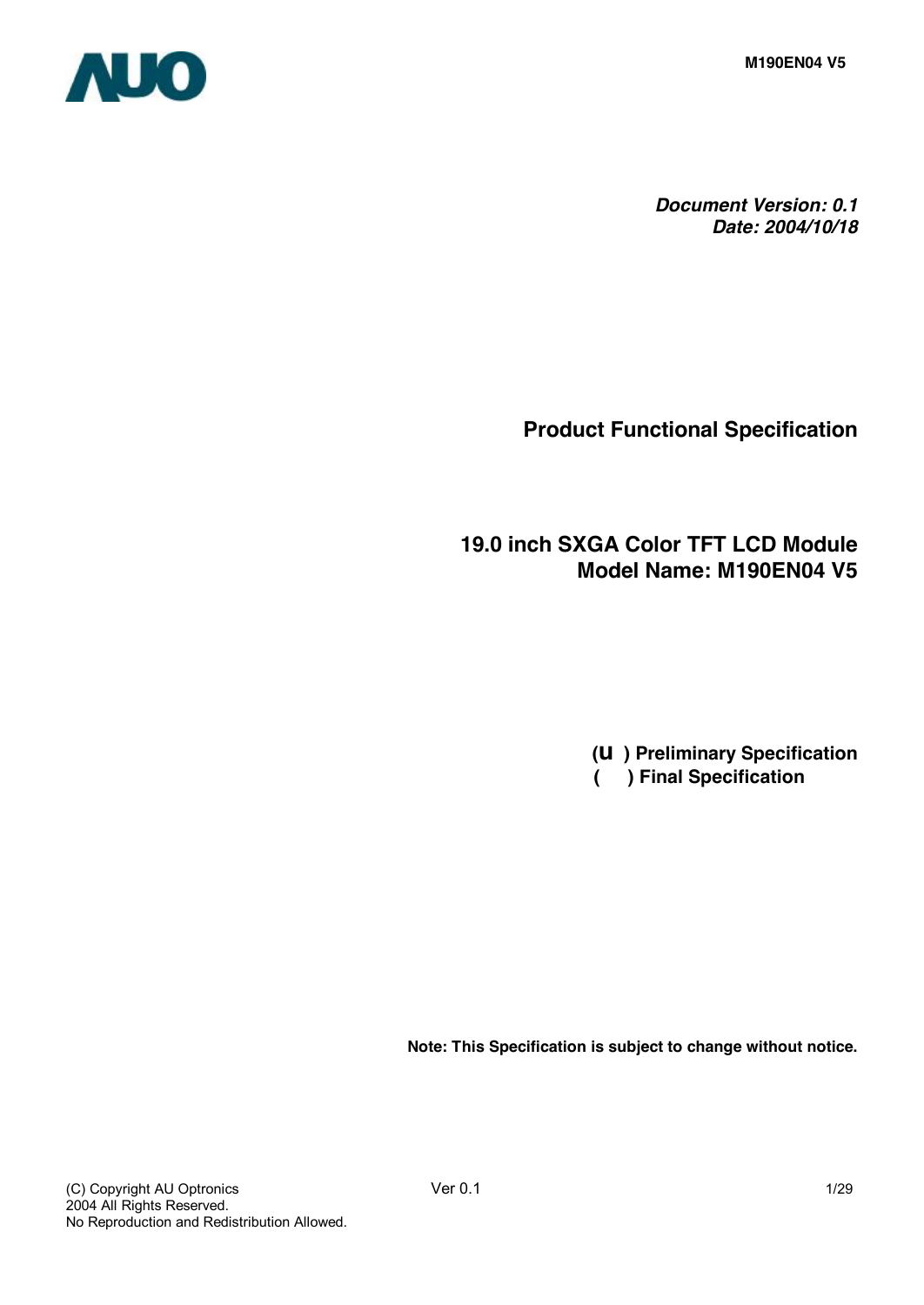

# **AU OPTRONICS CORPORATION**

# **Product Specification**

# **19.0" SXGA Color TFT-LCD Module**

# **Model Name: M190EN04 V5**

| Approved by   | Prepared by |
|---------------|-------------|
| <b>CCChiu</b> |             |

*DDBU Marketing Division / AU Optronics corporation*

| Customer | Checked & Approved by |
|----------|-----------------------|
|          |                       |
|          |                       |
|          |                       |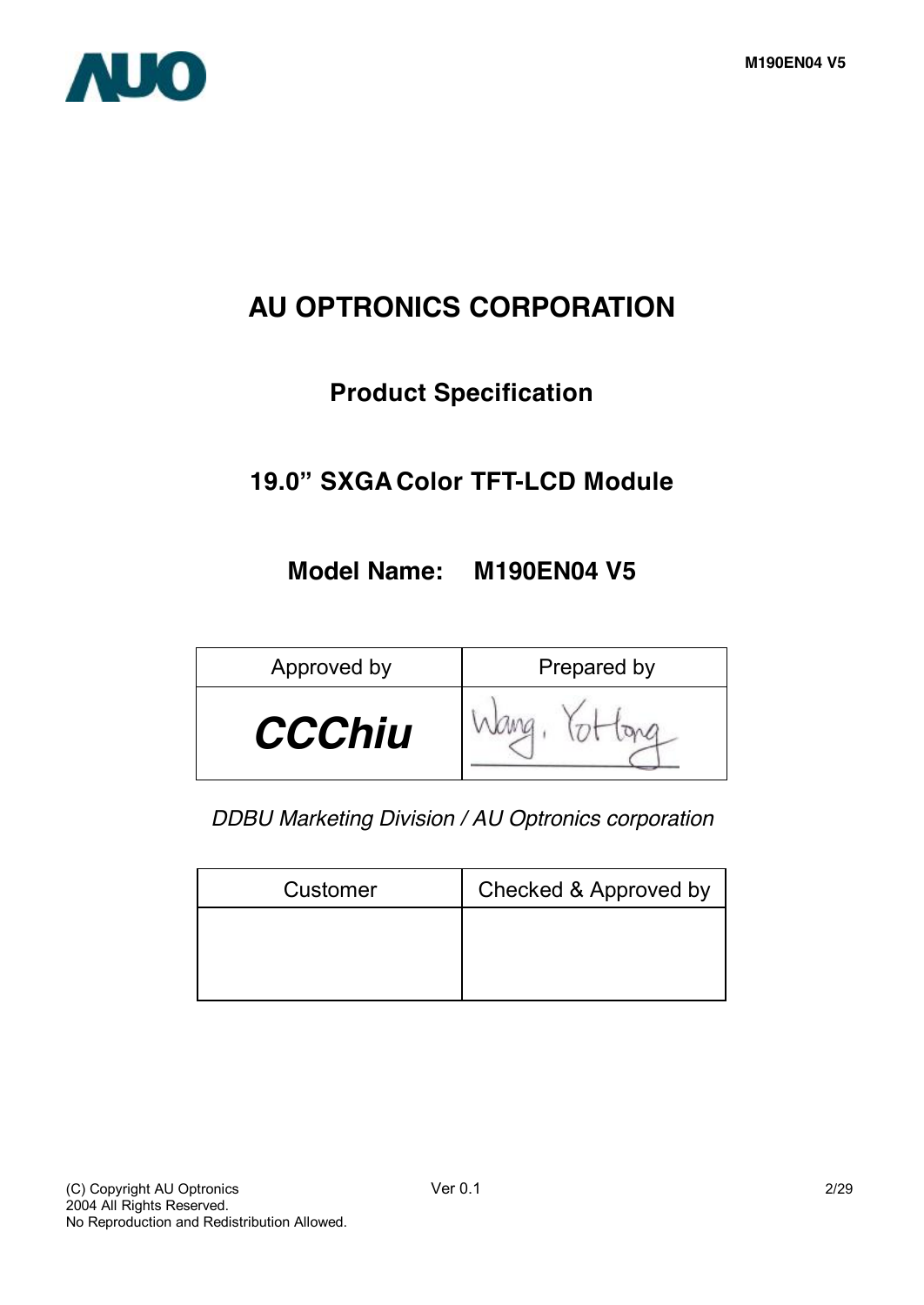

# **Contents**

| (C) Copyright AU Optronics | Ver 0.1 | 3/29 |
|----------------------------|---------|------|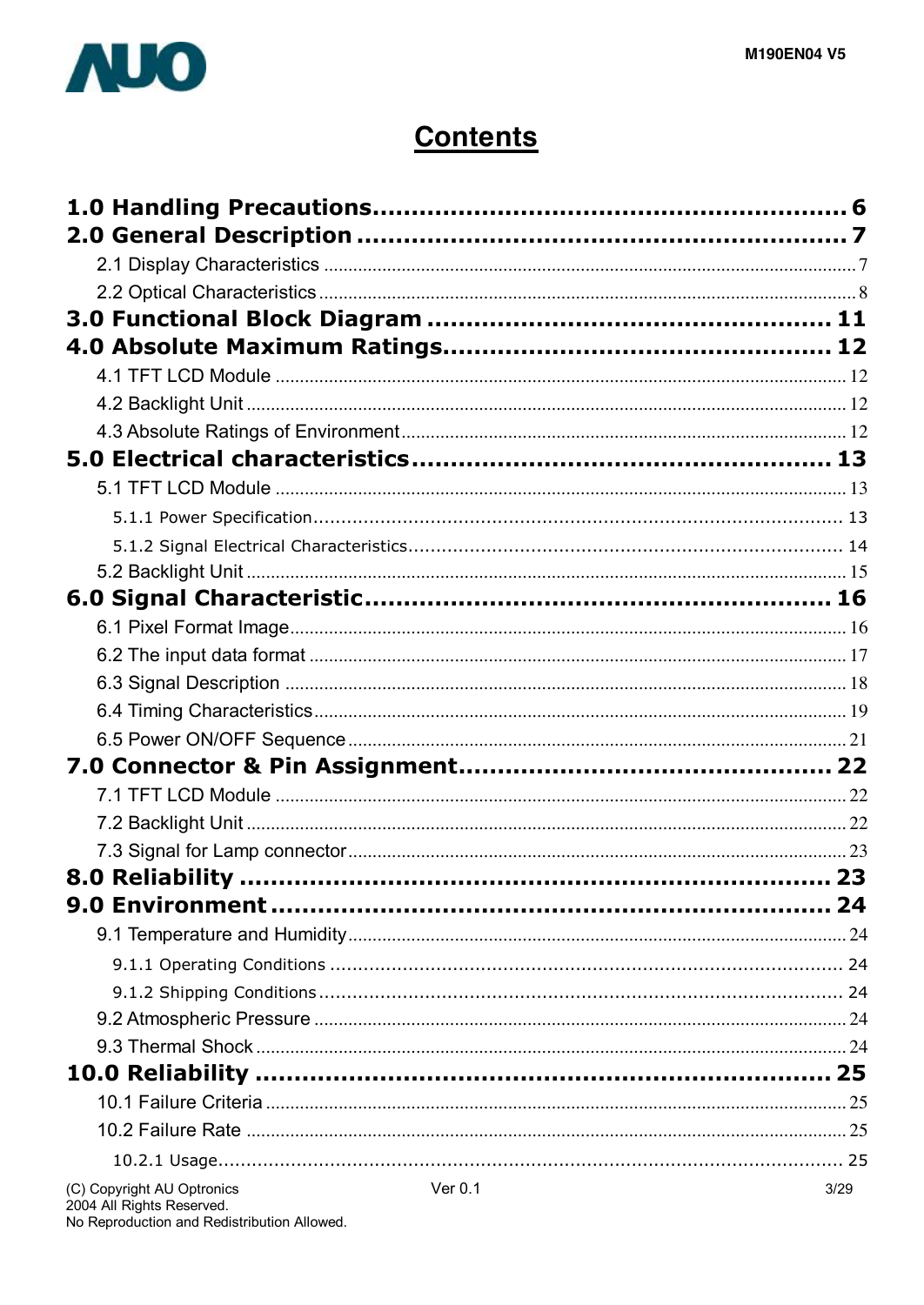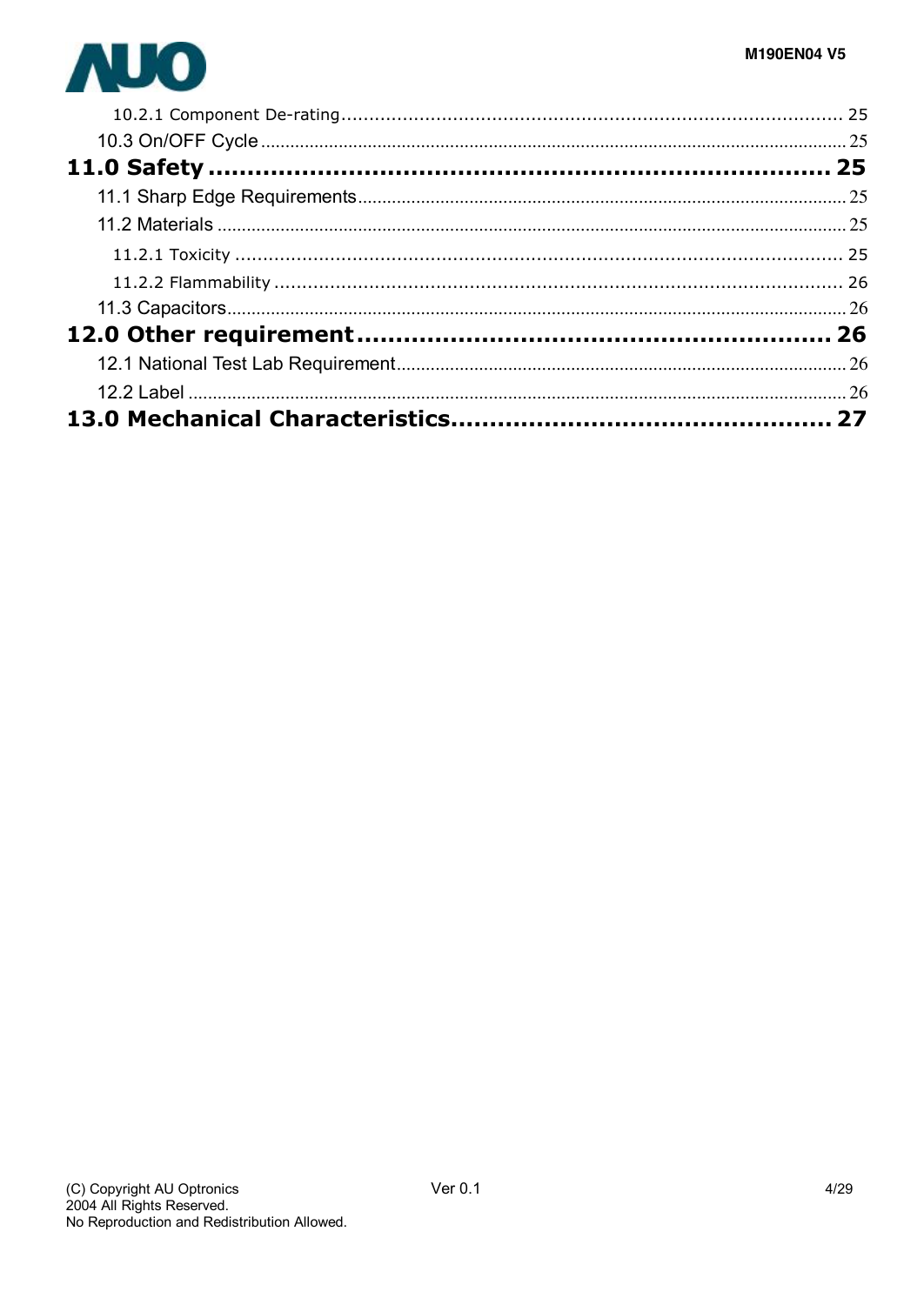

# **Record of Revision**

| Page | Old description                   | New Description | Remark |
|------|-----------------------------------|-----------------|--------|
| All  | <b>First Edition for Customer</b> | All             |        |
|      |                                   |                 |        |
|      |                                   |                 |        |
|      |                                   |                 |        |
|      |                                   |                 |        |
|      |                                   |                 |        |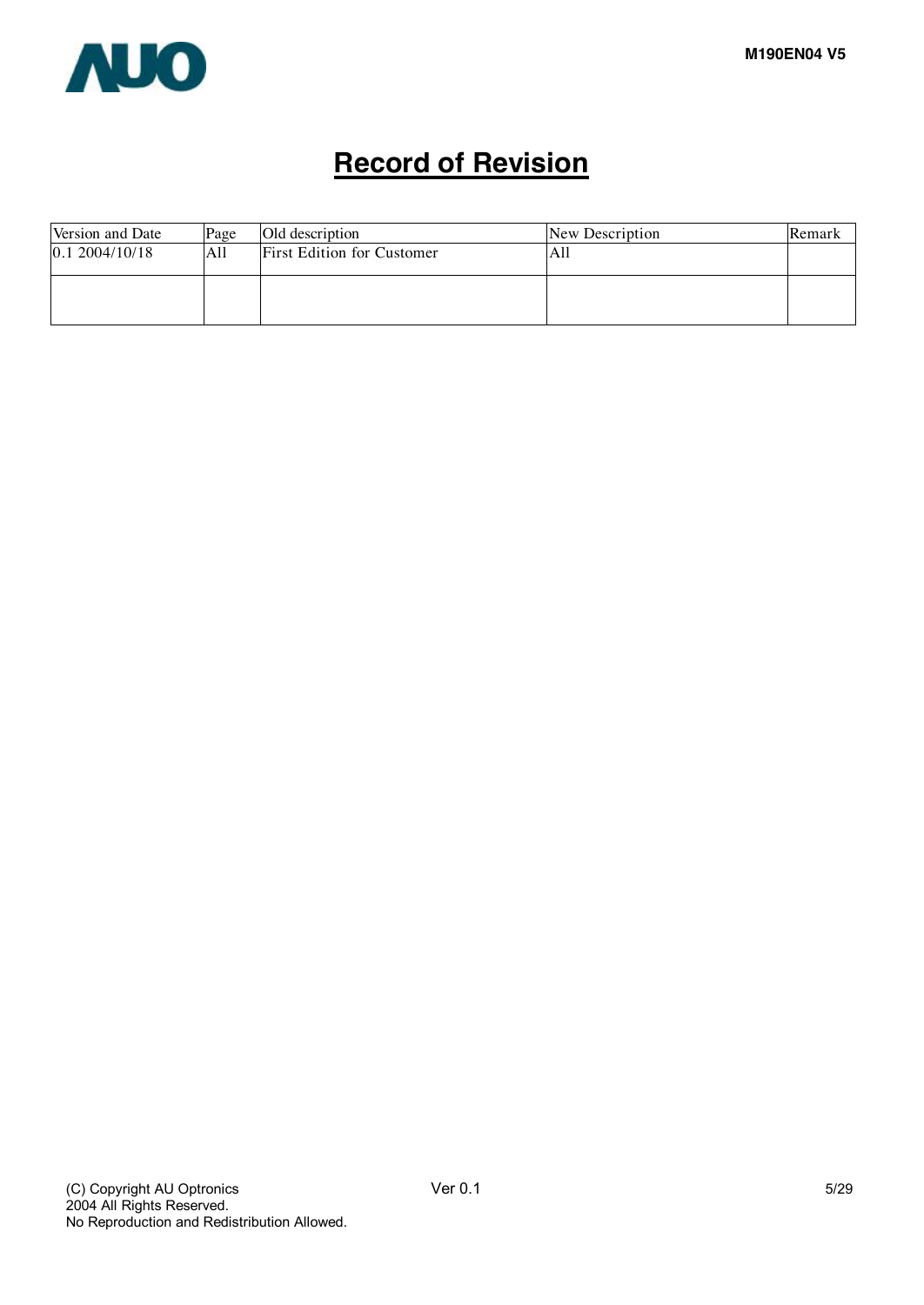

# **1.0 Handling Precautions**

- 1) Since front polarizer is easily damaged, pay attention not to scratch it.
- 2) Be sure to turn off power supply when inserting or disconnecting from input connector.
- 3) Wipe off water drop immediately. Long contact with water may cause discoloration or spots.
- 4) When the panel surface is soiled, wipe it with absorbent cotton or other soft cloth.
- 5) Since the panel is made of glass, it may break or crack if dropped or bumped on hard surface.
- 6) Since CMOS LSI is used in this module, take care of static electricity and insure human earth when handling.
- 7) Do not open nor modify the Module Assembly.
- 8) Do not press or pat the panel surface by fingers,hand or tooling
- 9) Do not press the reflector sheet at the back of the module to any directions.
- 10) In case if a module has to be put back into the packing container slot after once it was taken out from the container, do not press the center of the CCFL reflector edge. Instead, press at the far ends of the CCFL reflector edge softly. Otherwise the TFT module may be damaged.
- 11) At the insertion or removal of the Signal Interface Connector, be sure not to rotate nor tilt the Interface Connector of the TFT module.
- 12) After installation of the TFT module into an enclosure (Desktop monitor Bezel, for example), do not twist nor bend the TFT Module even momentary. At designing the enclosure, it should be taken into consideration that no bending/twisting forces are applied to the TFT module from outside. Otherwise the TFT module may be damaged.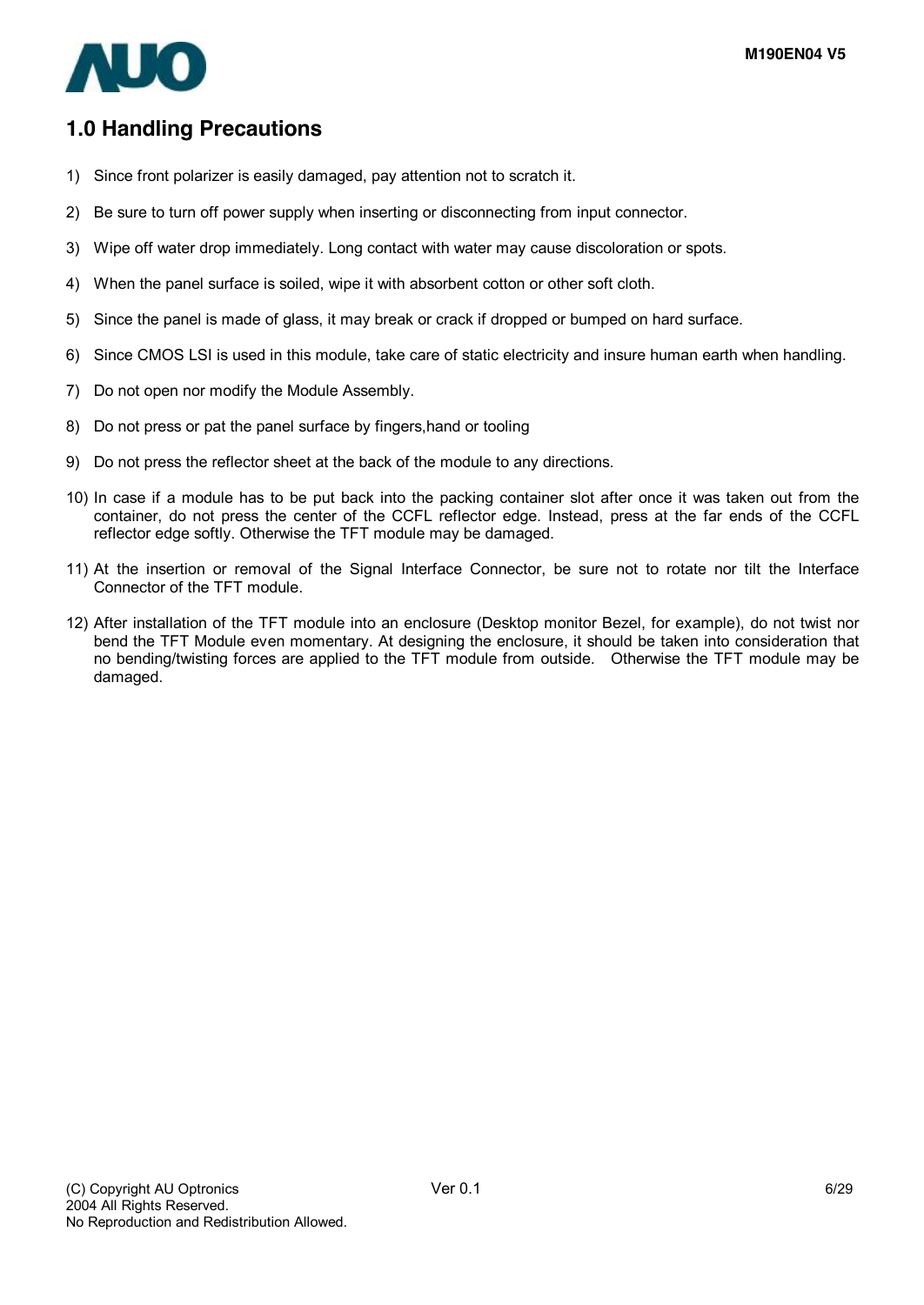

# **2.0 General Description**

This specification applies to the 19.0 inch Color TFT-LCD Module M190EN04.

The display supports the SXGA (1280(H) x 1024(V)) screen format and 16.2M colors (RGB 6-bits data+FRC data).

All input signals are 2 Channel LVDS interface compatible.

This module does not contain an inverter card for backlight.

# **2.1 Display Characteristics**

The following items are characteristics summary on the table under 25 ℃ condition:

| <b>ITEMS</b>                 | <b>Unit</b>                             | <b>SPECIFICATIONS</b>                  |             |
|------------------------------|-----------------------------------------|----------------------------------------|-------------|
| Screen Diagonal              | [mm]                                    | 480 (19.0"                             |             |
| <b>Active Area</b>           | [mm]                                    | 376.32 (H) x 301.06 (V)                |             |
| Pixels H x V                 |                                         | 1280(x3) x 1024                        |             |
| <b>Pixel Pitch</b>           | [mm]                                    | 0.294 (per one triad) x 0.294          |             |
| Pixel Arrangement            |                                         | R.G.B. Vertical Stripe                 |             |
| Display Mode                 |                                         | Normally White                         |             |
| White Luminance (Center)     | [cd/m <sup>2</sup> ]                    | 270 (center, Typ) @ 7mA                |             |
| <b>Contrast Ratio</b>        |                                         | 550: 1 (Typ)                           |             |
| <b>Optical Response Time</b> | [msec]                                  | 8 ms(Typ, on/off)                      |             |
| <b>Color Saturation</b>      |                                         | <b>72% NTSC</b>                        |             |
| Nominal Input Voltage VDD    | [Volt]                                  | $+5.0V$                                |             |
| Power Consumption            | [Watt]                                  | 28W(Typ)                               |             |
| (VDD line + CCFL line)       |                                         | (w/o Inverter, All black pattern)      |             |
| Weight                       | [Grams]                                 | 2700 (Max)                             |             |
| <b>Physical Size</b>         | [mm]                                    | 396 (H) x 324 (V) x 18 (D) (Typ)       |             |
| <b>Electrical Interface</b>  |                                         | Dual channel LVDS                      |             |
| <b>Support Color</b>         |                                         | 16.2M colors (RGB 6-bit data+FRC data) |             |
| <b>Temperature Range</b>     |                                         |                                        |             |
| Operating                    | $[^{\circ}C]$                           | 0 to $+50$                             |             |
| Storage (Shipping)           | $\mathsf{I}^\circ\mathsf{C} \mathsf{I}$ | $-20$ to $+60$                         |             |
| TCO'03 compliance            |                                         | TCO'03 compliance                      | <b>Note</b> |
| <b>Surface Treatment</b>     |                                         | Hard-coating (3H), Non-Glare treatment |             |

*Note***:**Tuning the brightness and contrast function in OSD let the luminance to 125 cd/m2. When tuning the brightness to 125cd/m2, the function on OSD should not restrict our V-T curve. In other word, the higher contrast, the range of panel's V-T curve will be more extensive to get the better performance. If it is not possible to achieve the test luminance by this procedure it is suitable to tune contrast higher and brightness lower.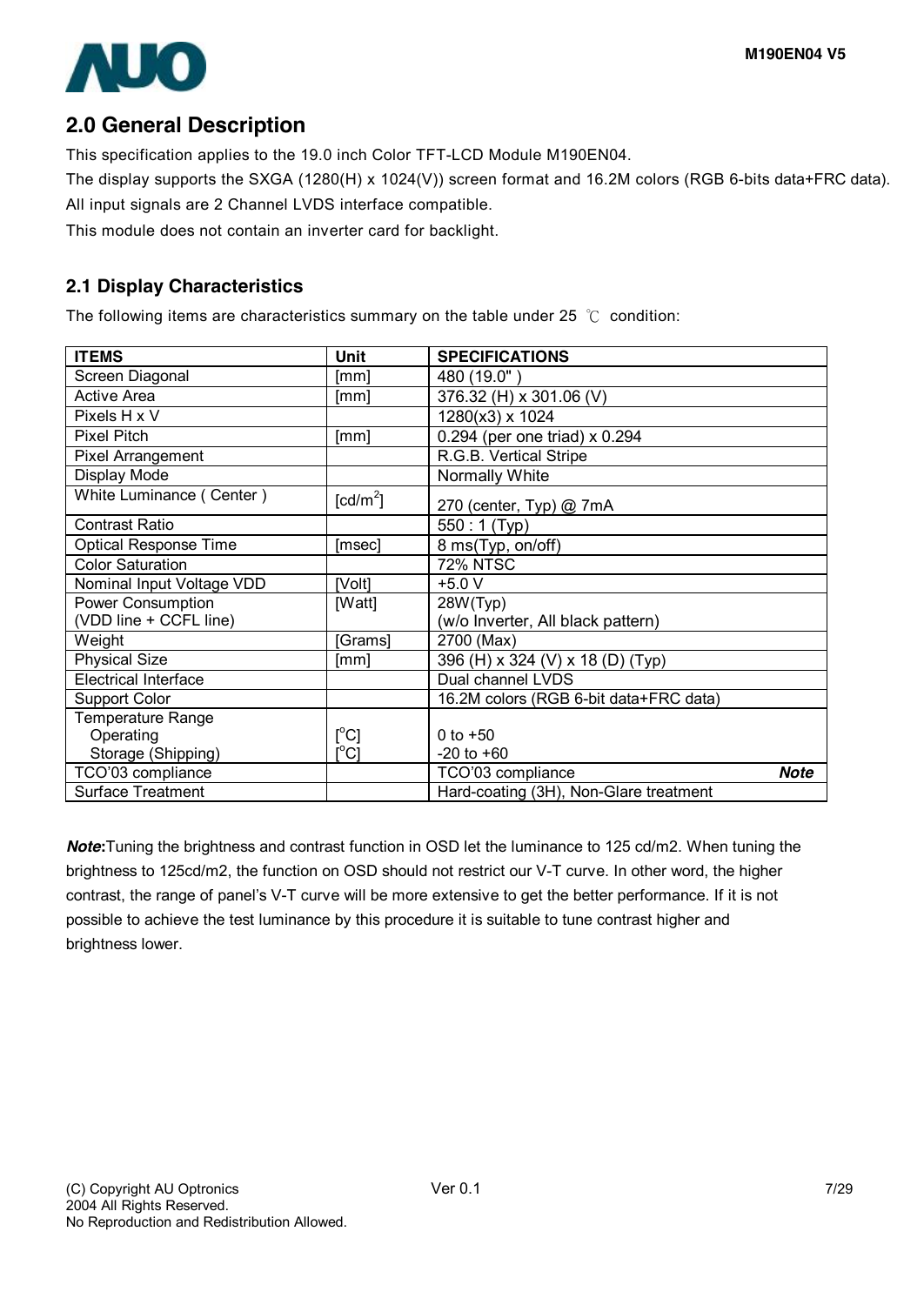

# **2.2 Optical Characteristics**

The optical characteristics are measured under stable conditions at 25℃:

| Item                                             | <b>Unit</b>                         | <b>Conditions</b>       | Min.           | Typ.  | Max.                     | <b>Note</b>     |
|--------------------------------------------------|-------------------------------------|-------------------------|----------------|-------|--------------------------|-----------------|
| <b>Viewing Angle</b>                             | [degree]                            | Horizontal<br>(Right)   | 65             | 70    |                          |                 |
|                                                  | [degree]                            | $CR = 10$<br>(Left)     | 65             | 70    | $\overline{\phantom{a}}$ |                 |
|                                                  | [degree]                            | Vertical<br>(Up)        | 70             | 75    | $\blacksquare$           |                 |
|                                                  | [degree]                            | $CR = 10$<br>(Down)     | 55             | 60    |                          |                 |
| Contrast ratio                                   |                                     | <b>Normal Direction</b> | 350            | 550   |                          |                 |
| Response Time                                    | [msec]                              | Raising Time            |                | 5.6   | 8.4                      | Note 1          |
|                                                  | [msec]                              | <b>Falling Time</b>     | $\blacksquare$ | 2.4   | 3.6                      | Note 1          |
|                                                  | [msec]                              | Rising + Falling        |                | 8     | 12                       | <b>Note 1,2</b> |
| Color / Chromaticity<br>Coordinates (CIE)        |                                     | Red x                   | 0.604          | 0.634 | 0.664                    |                 |
|                                                  |                                     | Red y                   | 0.324          | 0.354 | 0.384                    |                 |
|                                                  |                                     | Green x                 | 0.257          | 0.287 | 0.317                    |                 |
|                                                  |                                     | Green y                 | 0.591          | 0.621 | 0.651                    |                 |
|                                                  |                                     | Blue x                  | 0.108          | 0.138 | 0.168                    |                 |
|                                                  |                                     | Blue y                  | 0.047          | 0.077 | 0.107                    |                 |
| Color Coordinates (CIE) White                    |                                     | White x                 | 0.283          | 0.313 | 0.343                    |                 |
|                                                  |                                     | White y                 | 0.299          | 0.329 | 0.359                    |                 |
| White Luminance at CCFL 7.0mA<br>(central point) | $\lceil$ cd/m <sup>2</sup> $\rceil$ |                         | 215            | 270   | $\blacksquare$           |                 |
| <b>Luminance Uniformity</b>                      | [%]                                 |                         | 70             | 75    | $\blacksquare$           | Note 3          |
| Crosstalk (in75Hz)                               | [%]                                 |                         |                |       | 1.5                      | Note 4          |
| Flicker                                          | DB                                  |                         |                |       | $-20$                    | Note 5          |

Equipment Pattern Generator, Power Supply, Digital Voltmeter, Luminance meter (PR 880, BM-5A,

BM 7 ,CS-1000, & EZContrast\* ) Aperture 1° with 100cm viewing distance (VD) or 2° with 50cm viewing distance (VD) Test Point Center (VESA point 9)<br>Environment < 1 lux **Environment** L C D PR-880 /  $\cdot$ BM5A / M o dule BM7 /CS100 measuring distance Module Driving Equipment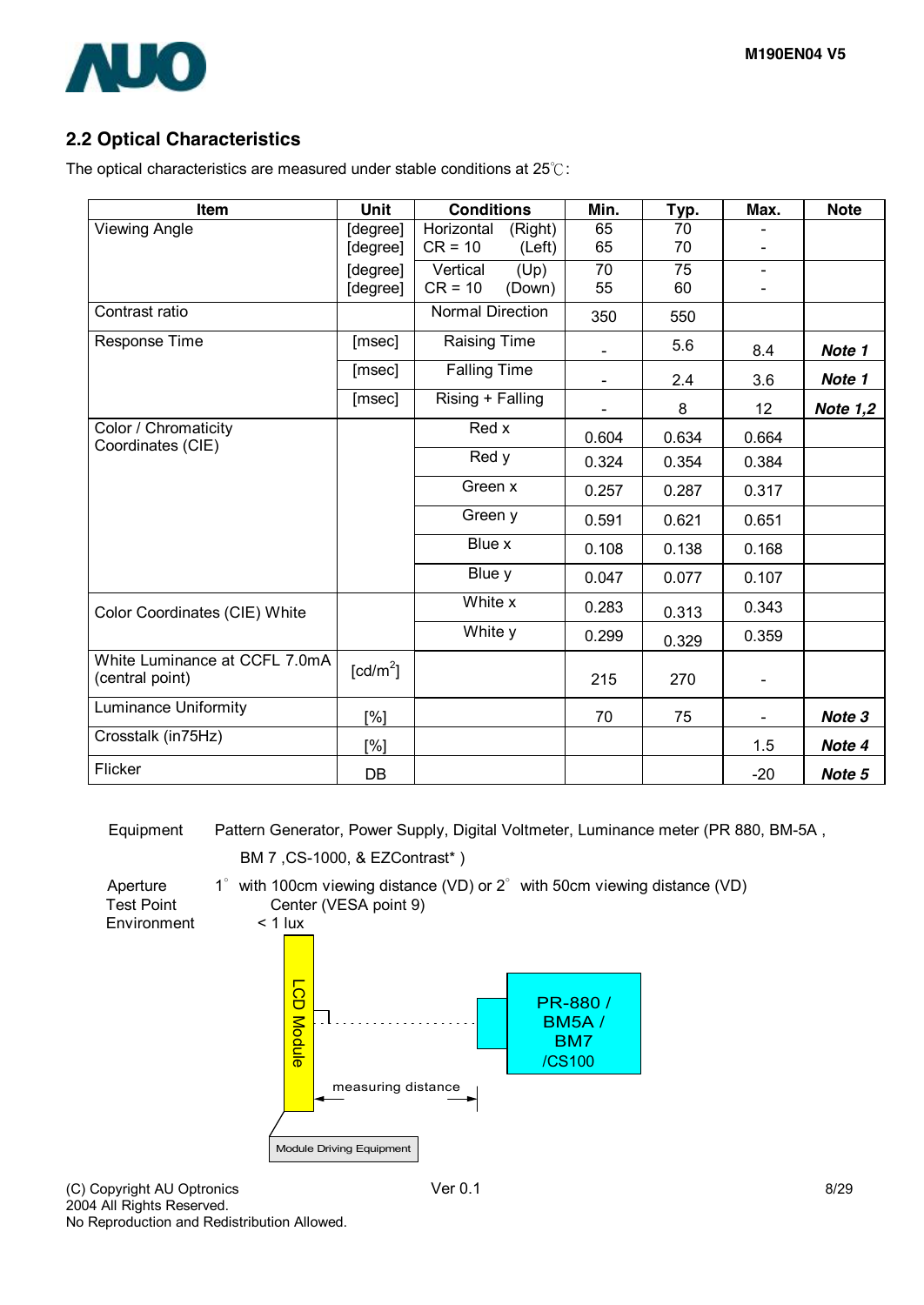

EZ Contrast is different measurement tool with very close viewing distance.

#### *Note 1:* **Definition of Response time**

The output signals of photodetector are measured when the input signals are changed from "Black" to "White" (risir time), and from "White" to "Black "(falling time), respectively. The response time is interval between the 10% ar 90% of amplitudes.



*Note 2:* Panel has to warm about 1hr with system under environment temperature 25°C.

#### *Note 3:* **Brightness uniformity of these 9 points is defined as below**



Maximum Luminance in 9 Points (1- 9) Uniformity =  $\frac{\text{Minimum Luminance in 9 points (1-9)}}{\text{M}} \times 100\%$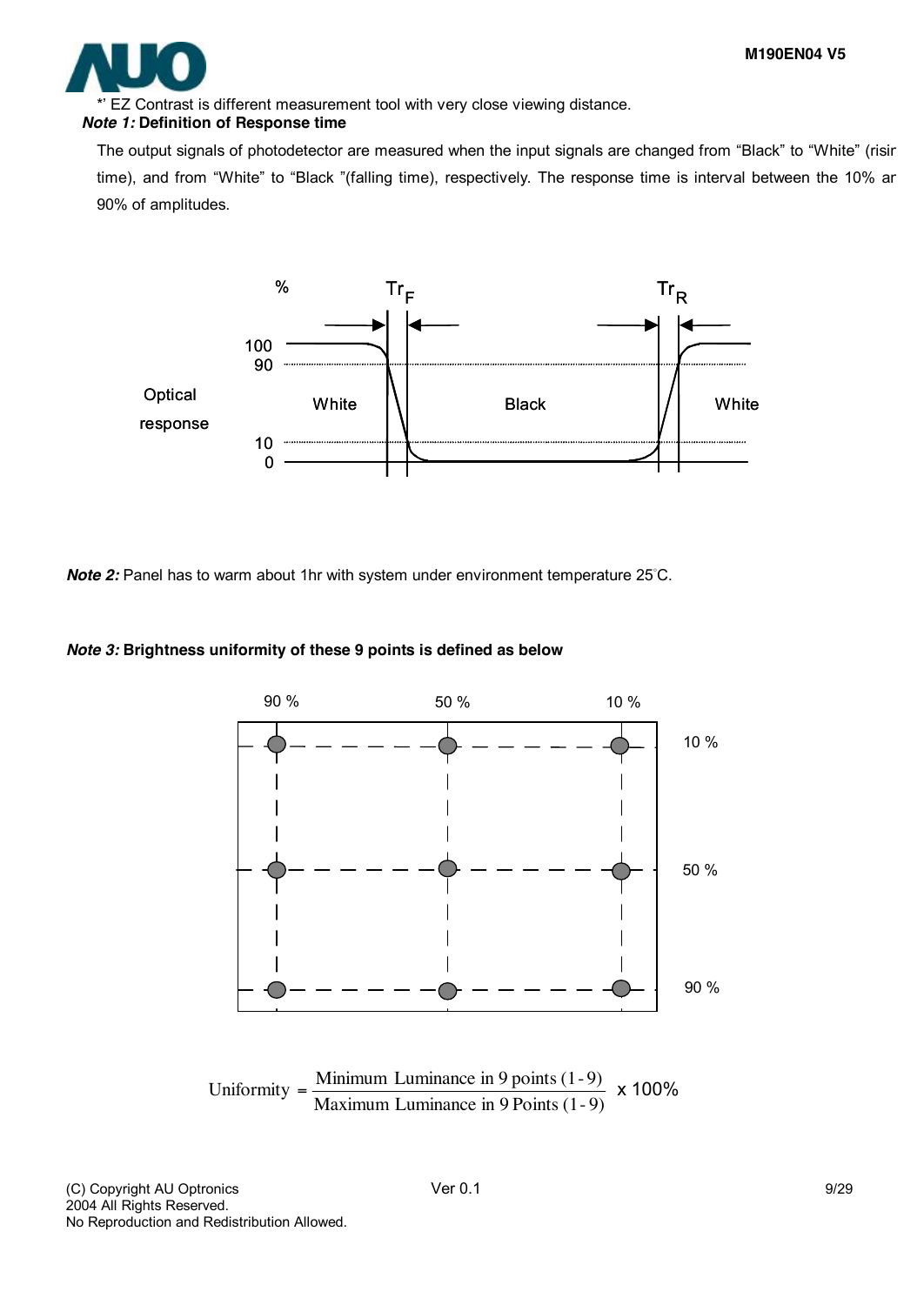

*Note 4:* Crosstalk is defined as below :



 $l L_A-L_{A'}$  l /  $L_A$  x 100%= 1.5% max.,  $L_A$  and  $L_B$  are brightness at location A and B  $l L_B-L_{B'}$  l /  $L_B$  x 100%= 1.5% max.,  $L_{A'}$  and  $L_{B'}$  are brightness at location A' and B'

#### *Note5:* Test Paterm: Subchecker Pattern



#### Method: Record dBV & DC value with (WESTAR)TRD-100



Flicker (dB) = 
$$
20 \log \frac{AC \text{ Level(at 30 Hz})}{DC \text{ Level}}
$$

(C) Copyright AU Optronics **Ver 0.1** 10/29 2004 All Rights Reserved. No Reproduction and Redistribution Allowed.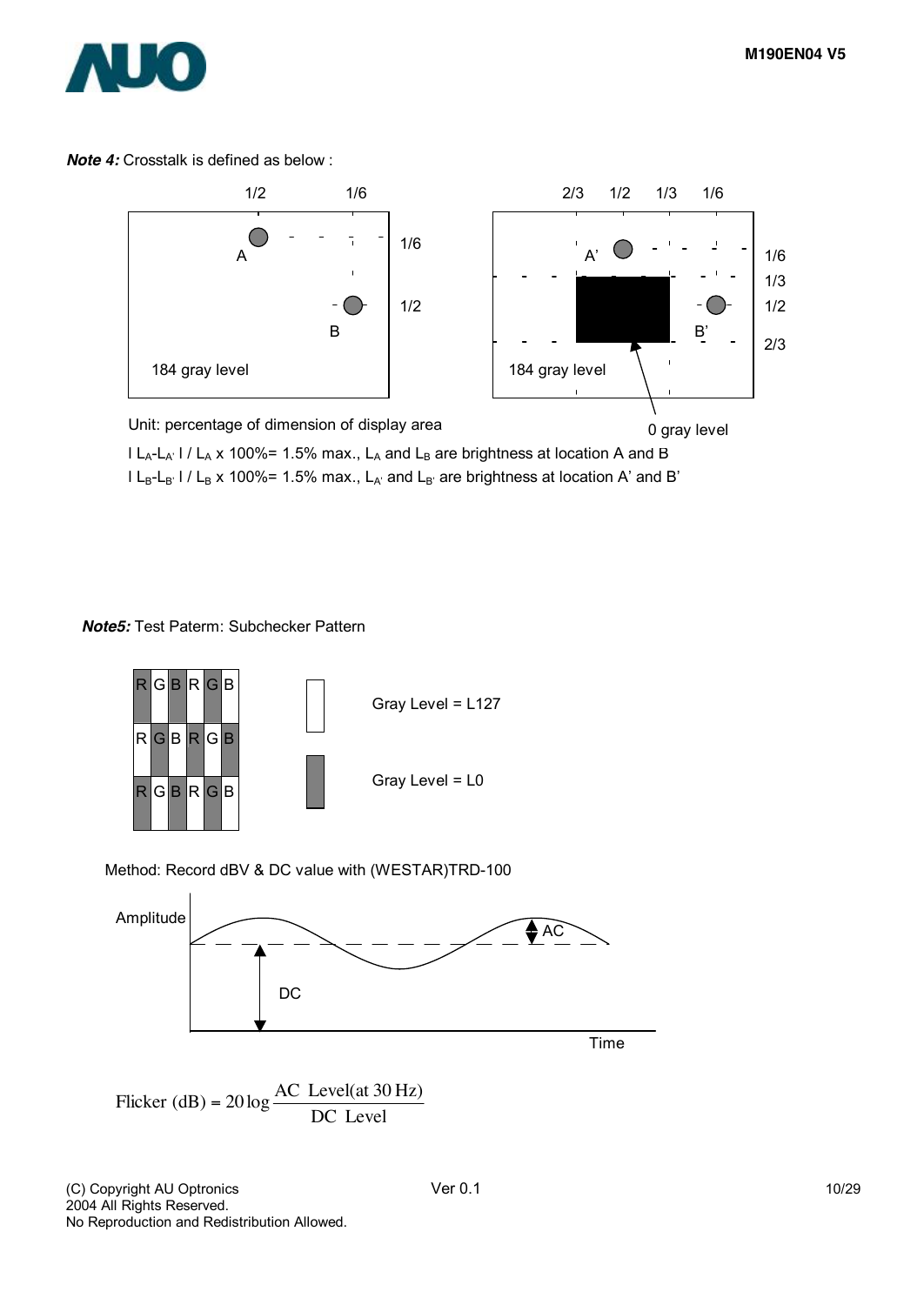

# **3.0 Functional Block Diagram**

The following diagram shows the functional block of the 19.0 inches Color TFT/LCD Module:



**JAE FI-XB30SSL-HF15 JST BHSR-02VS-1** 

**Mating Type: FI-X30HL Mating Type: SM02B-BHSS-1-TB**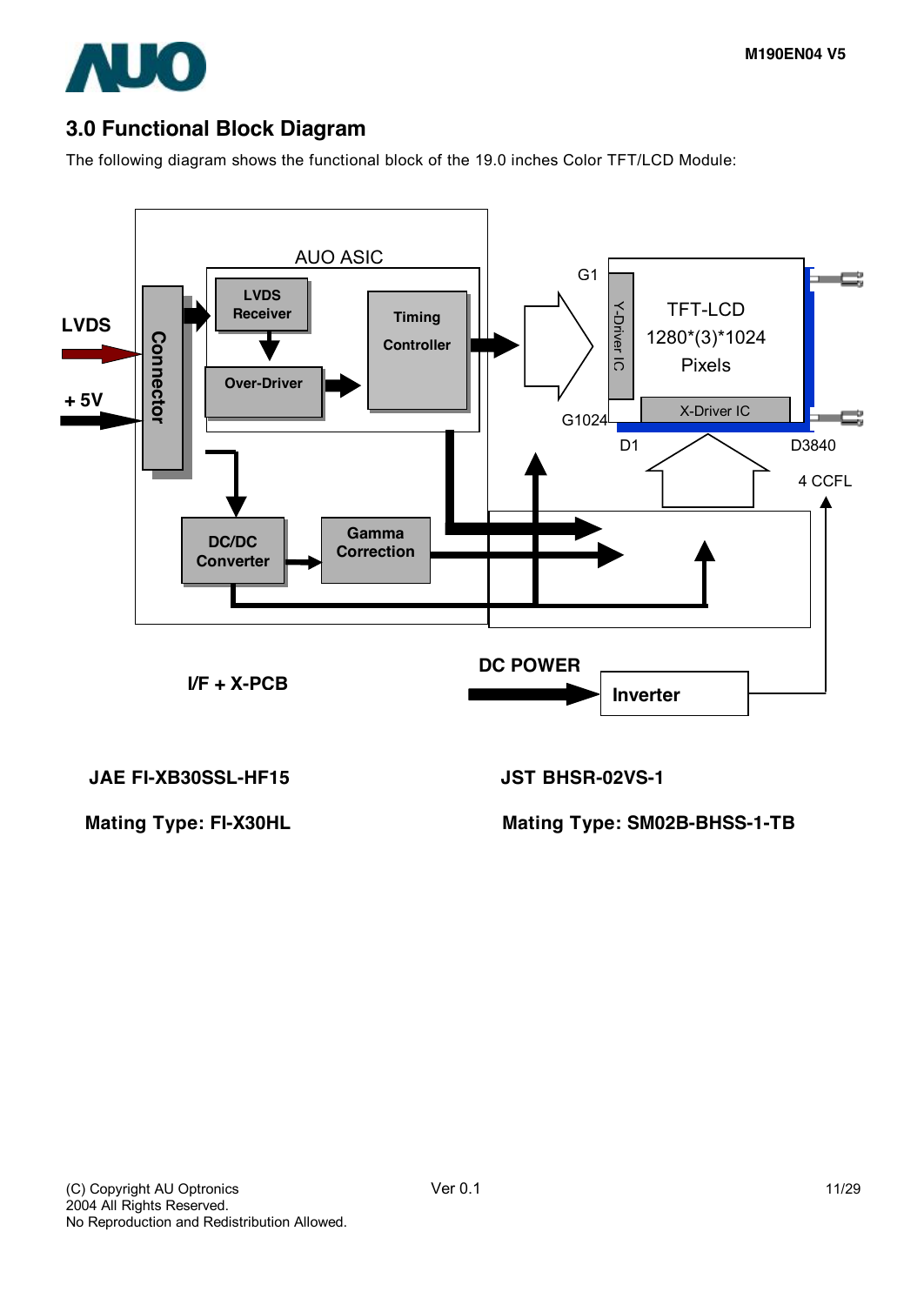

# **4.0 Absolute Maximum Ratings**

Absolute maximum ratings of the module is as following:

#### **4.1 TFT LCD Module**

| ltem            | Svmbol | Min  | Max    | Unit   | <b>Conditions</b> |
|-----------------|--------|------|--------|--------|-------------------|
| Logic/LCD Drive | √lN    | −∪.ບ | $+5.5$ | [Volt] | <b>Note 1,2</b>   |

#### **4.2 Backlight Unit**

| ltem            | Svmbol      | Min    | Max | Unit     | Conditions      |
|-----------------|-------------|--------|-----|----------|-----------------|
| CCFL<br>Current | <b>ICFL</b> | $\sim$ | 7.6 | [mA] rms | <b>Note 1,2</b> |

#### **4.3 Absolute Ratings of Environment**

| Item                      | <b>Symbol</b> | Min | Max   | Unit                                    | <b>Conditions</b> |
|---------------------------|---------------|-----|-------|-----------------------------------------|-------------------|
| <b>Operating Humidity</b> | <b>HOP</b>    |     | 95    | [%RH]                                   | <b>Note</b>       |
| Storage Temperature       | TST           | -20 | $+60$ | $\mathsf{I}^\circ\mathsf{C} \mathsf{I}$ | <b>Note</b>       |
| <b>Storage Humidity</b>   | <b>HST</b>    |     | 95    | [%RH]                                   | Note              |

*Note 1:* With in Ta (25℃ )

*Note 2:* Permanent damage to the device may occur if exceed maximum values

#### **Relative Humidity %**



No Reproduction and Redistribution Allowed.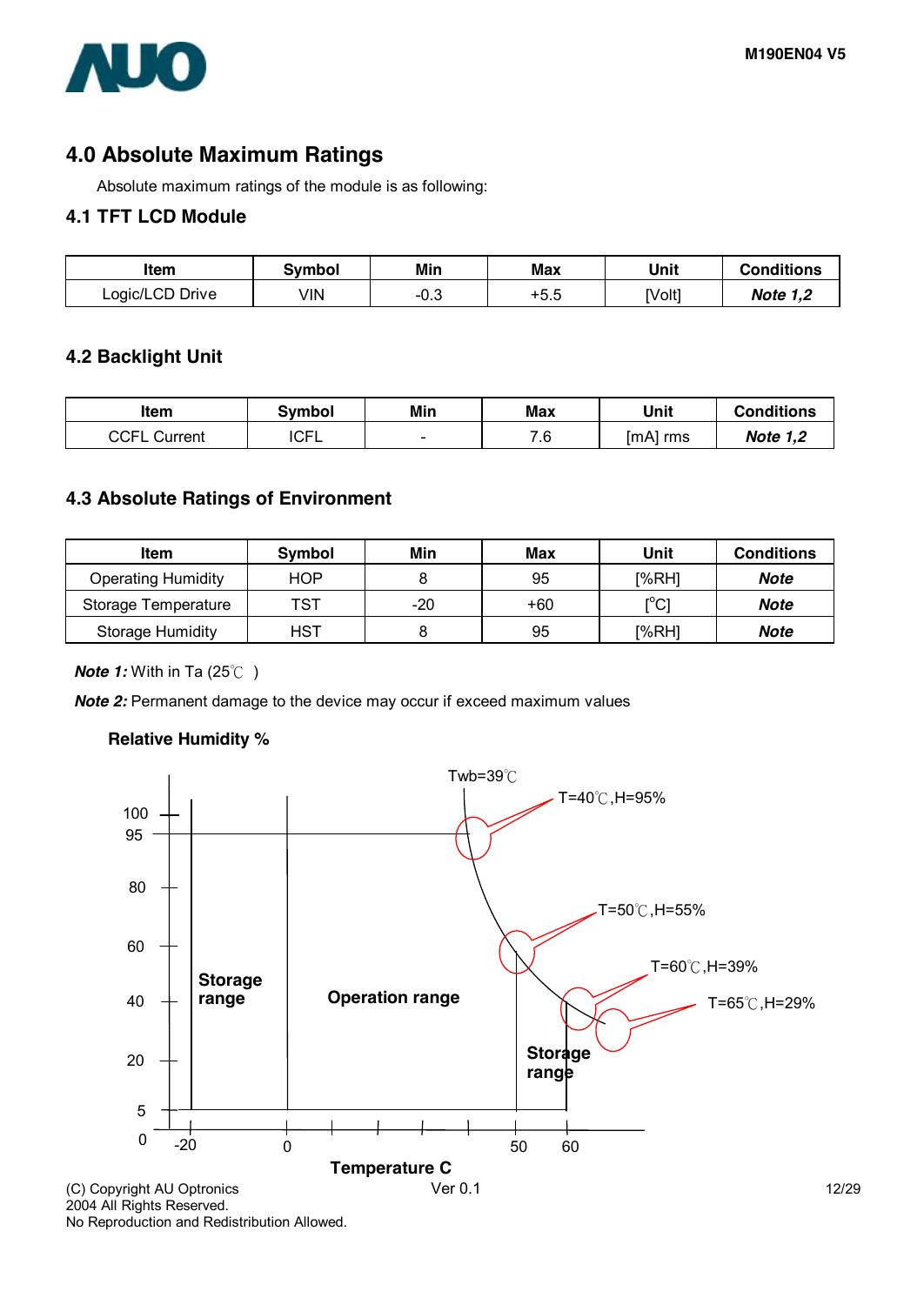

# **5.0 Electrical characteristics**

### **5.1 TFT LCD Module**

### **5.1.1 Power Specification**

Input power specifications are as follows;

| <b>Symbol</b> | <b>Parameter</b>                            | Min | <b>Typ</b>     | Max  | <b>Units</b> | <b>Condition</b>                                       |
|---------------|---------------------------------------------|-----|----------------|------|--------------|--------------------------------------------------------|
| VDD           | Logic/LCD Drive<br>Voltage                  | 4.5 | 5              | 5.5  | [Volt]       | $\pm$ 10%                                              |
| <b>IDD</b>    | <b>VDD</b> current                          |     | 1500           | 1900 | [mA]         | Vin=5V, All Black Pattern,<br>+30%, at frame rate 75Hz |
| Irush         | <b>LCD Inrush Current</b>                   |     | $\blacksquare$ | 2.5  | [A]          | <b>Note</b>                                            |
| <b>PDD</b>    | <b>VDD Power</b>                            |     | 7.5            | 9.75 | [Watt]       | Vin=5V, All Black Pattern<br>+30%, at frame rate 75Hz  |
| <b>VDDrp</b>  | Allowable Logic/LCD<br>Drive Ripple Voltage |     |                | 100  | [mV]<br>p-p  |                                                        |
| <b>VDDns</b>  | Allowable Logic/LCD<br>Drive Ripple Voltage |     |                | 100  | [mV]<br>p-p  |                                                        |

*Note:* Measurement conditions:



**Vin rising time**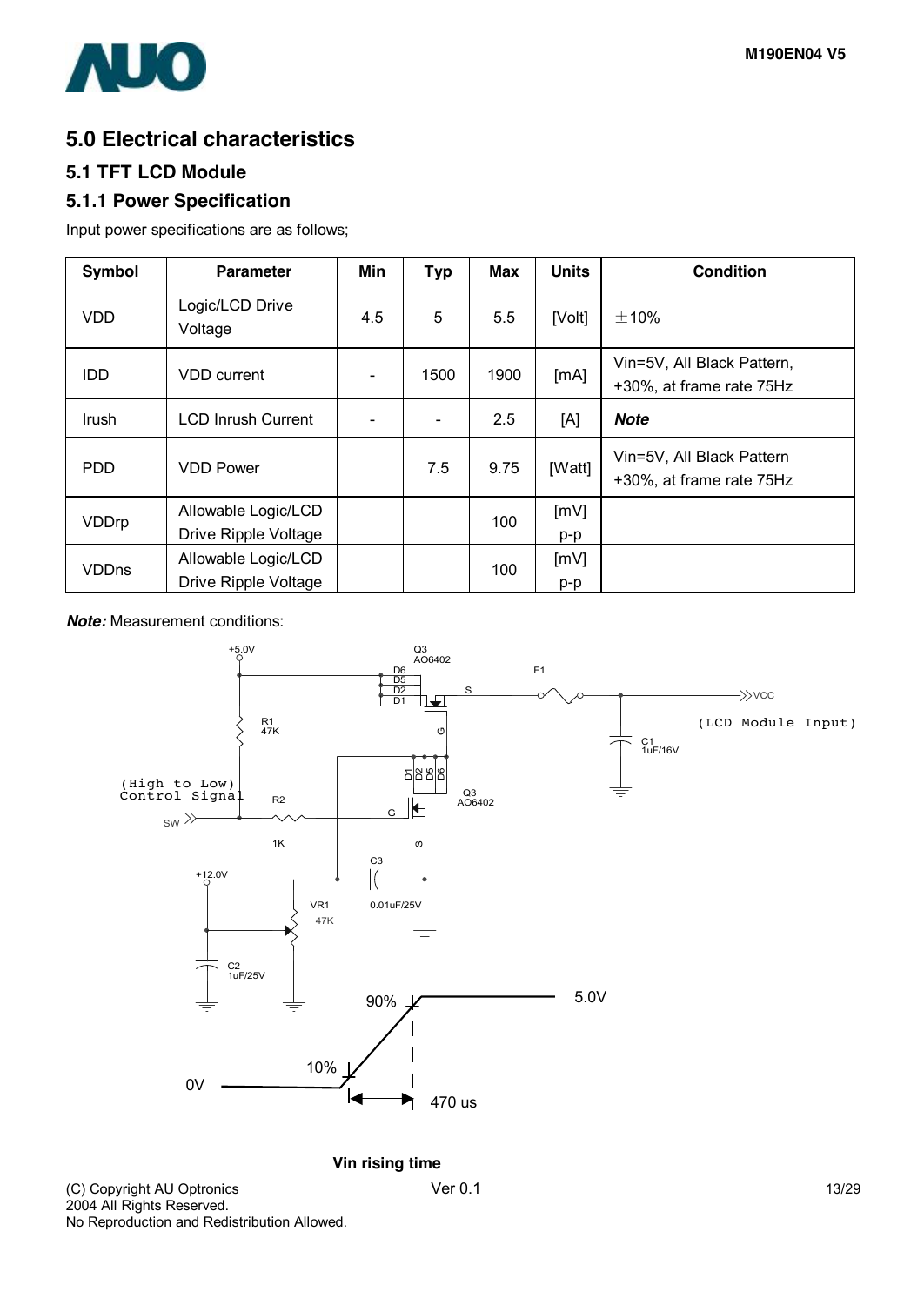

## **5.1.2 Signal Electrical Characteristics**

Input signals shall be low or Hi-Z state when Vin is off It is recommended to refer the specifications of SN75LVDS82DGG (Texas Instruments) in detail.

Each signal characteristics are as follows;

| Symbol      | <b>Parameter</b>           | Min    | Typ    | Max    | <b>Units</b> | <b>Condition</b>      |
|-------------|----------------------------|--------|--------|--------|--------------|-----------------------|
| <b>VTH</b>  | Differential Input High    |        |        |        |              | $VICM = 1.2V$         |
|             | Threshold                  |        |        | $+100$ | [mV]         | Note                  |
|             | Differential Input Low     | $-100$ |        |        |              | $VICM = 1.2V$         |
| <b>VTL</b>  | Threshold                  |        |        |        | [mV]         | <b>Note</b>           |
| <b>VID</b>  | Input Differential Voltage | 100    | 400    | 600    | [mV]         | Note                  |
|             | Differential Input Common  | $+1.0$ | $+1.2$ | $+1.5$ | [V]          | VTH/VTL = $\pm$ 100MV |
| <b>VICM</b> | Mode Voltage               |        |        |        |              | Note                  |

*Note:* LVDS Signal Waveform

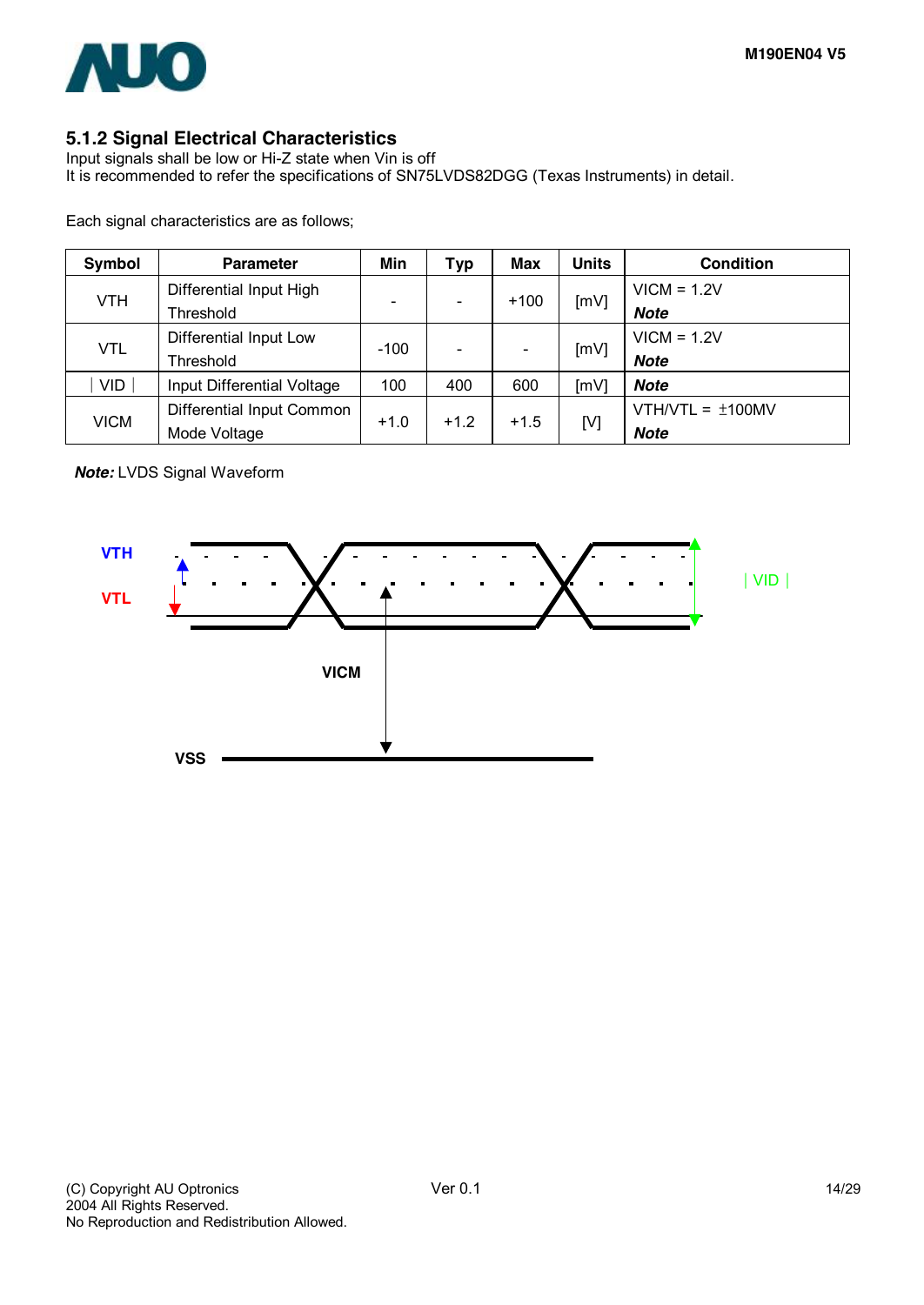

### **5.2 Backlight Unit**

Parameter guideline for CCFL Inverter

| Symbol                         | <b>Parameter</b>                                                    | Min.   | Typ.        | Max.          | Unit          | <b>Condition</b>                     |
|--------------------------------|---------------------------------------------------------------------|--------|-------------|---------------|---------------|--------------------------------------|
| <b>ISCFL</b>                   | CCFL standard current                                               | 6.5    | 7.0         | 7.5           | [mA]<br>rms   | $(Ta=25^{\circ}C)$ Note 1            |
| <b>IRCFL</b>                   | CCFL operation range                                                | 3.0    | 7.0         | 7.5           | [mA]<br>rms   | $(Ta=25^{\circ}C)$                   |
| <b>FCFL</b>                    | <b>CCFL Frequency</b>                                               | 40     | 50          | 60            | [KHz]         | (Ta=25 $^{\circ}$ C) <b>Note 2</b>   |
| <b>ViCFL</b><br>$(0^{\circ}C)$ | <b>CCFL Ignition Voltage</b><br>(End of the lamp wire<br>connector) | 1800   |             |               | [Volt]<br>rms | $(Ta=0^{\circ}C)$<br>Note 3          |
| <b>ViCF</b><br>$(25^{\circ}C)$ | <b>CCFL Ignition Voltage</b><br>(End of the lamp wire<br>connector) | 1500   |             |               | [Volt]<br>rms | (Ta=25 $^{\circ}$ C) Note 3          |
| <b>VCFL</b>                    | <b>CCFL Operation Voltage</b>                                       |        | 700<br>@7mA | 860<br>@6.5mA | [Volt]<br>rms | (Ta= $25^{\circ}$ C) Note 4          |
| <b>PCFL</b>                    | CCFL Power consumption (for<br>reference)                           |        | 19.6        | 22            | [Watt]        | (Ta=25 $^{\circ}$ C) Note 5          |
| <b>LTCFL</b>                   | <b>CCFL</b> life Time                                               | 40,000 | 50,000      |               | [Hour]        | (Ta=25 <sup>o</sup> C) <b>Note 6</b> |

*Note 1:* CCFL standard current is measured at 25±2℃.

*Note 2:* CCFL Frequency should be carefully determined to avoid interference between inverter and TFT LCD

*Note 3:* ViCFL means Ignition Voltage for both ends of the lamp, and CCFL inverter should be able to give out a power that has a generating capacity of over ViCFL for ignition

*Note 4:* CCFL operation voltage is measured at 25±2℃.

- *Note* 5: The variance of CCFL power consumption is  $\pm$ 10%. Power is calculated for reference (ICFL×VCFL×4=PCFL).
- *Note 6:* Definition of life: brightness becomes 50% or less than the minimum luminance value of CCFL..The typical life time of CCFL is on the condition at 7.0 mA lamp current.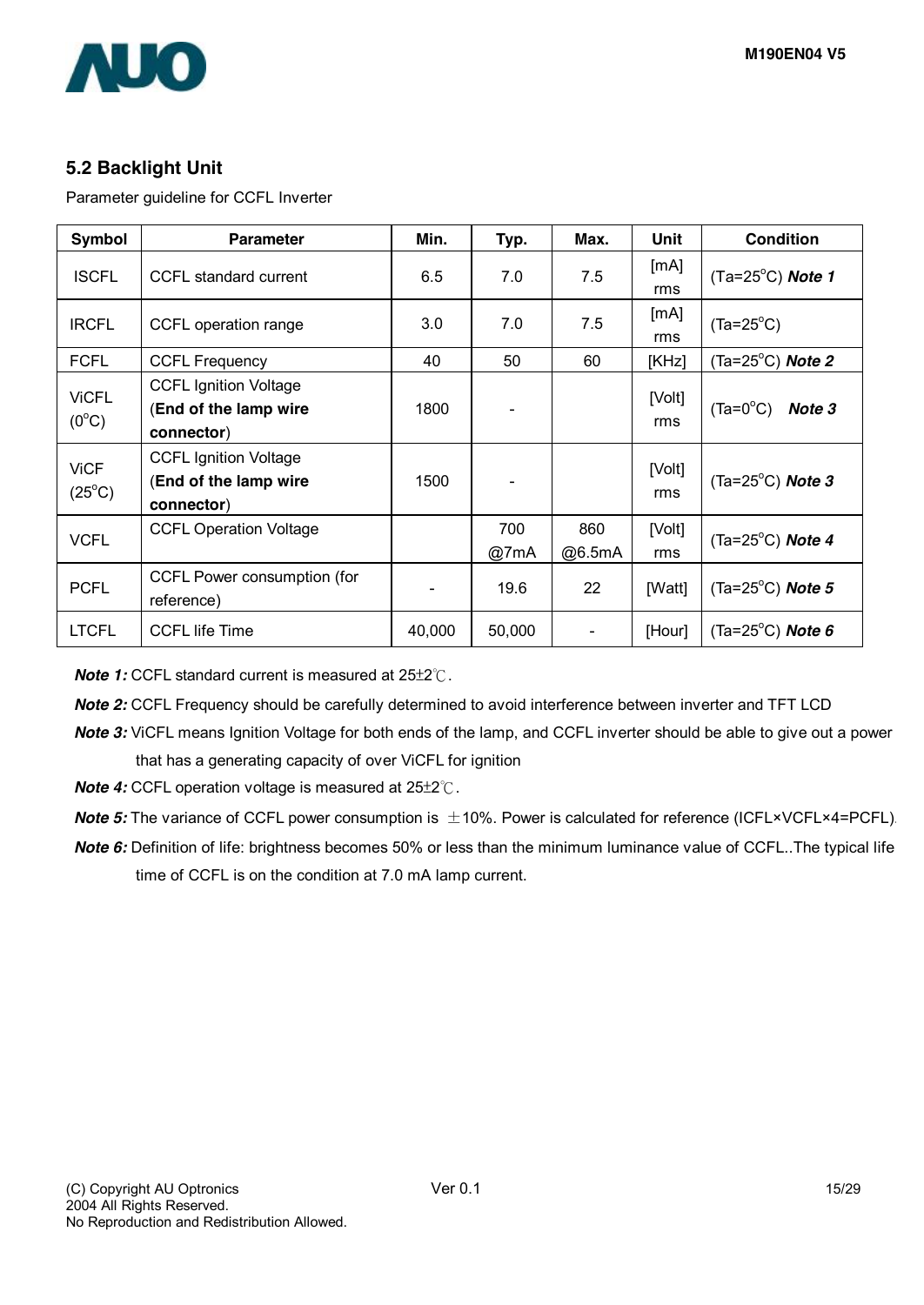# **6.0 Signal Characteristic**

## **6.1 Pixel Format Image**

Following figure shows the relationship of the input signals and LCD pixel format.

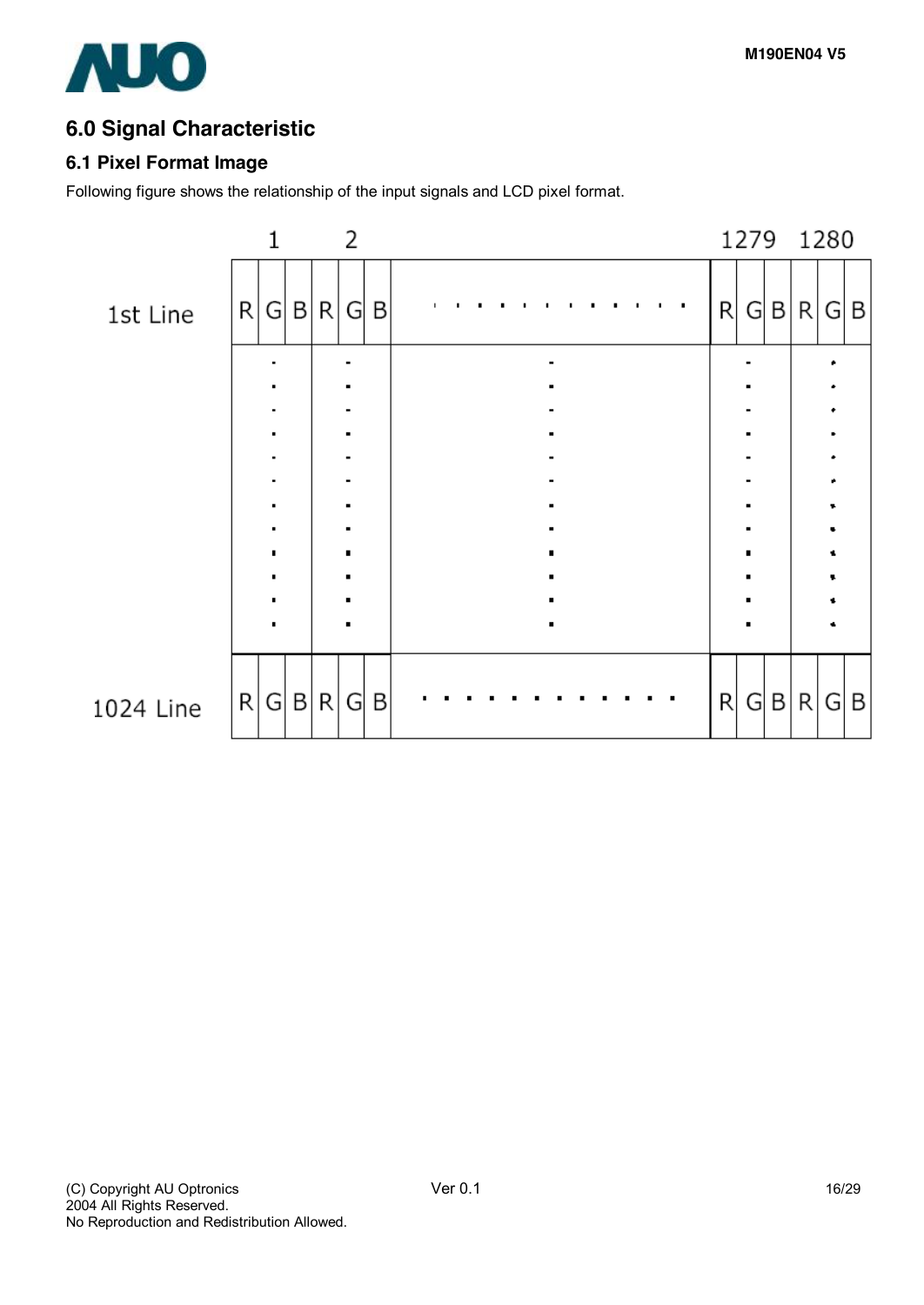

## **6.2 The input data format**



**Note 1:** R/G/B data 7:MSB, R/G/B data 0:LSB

O = "First Pixel Data"

E = "Second Pixel Data"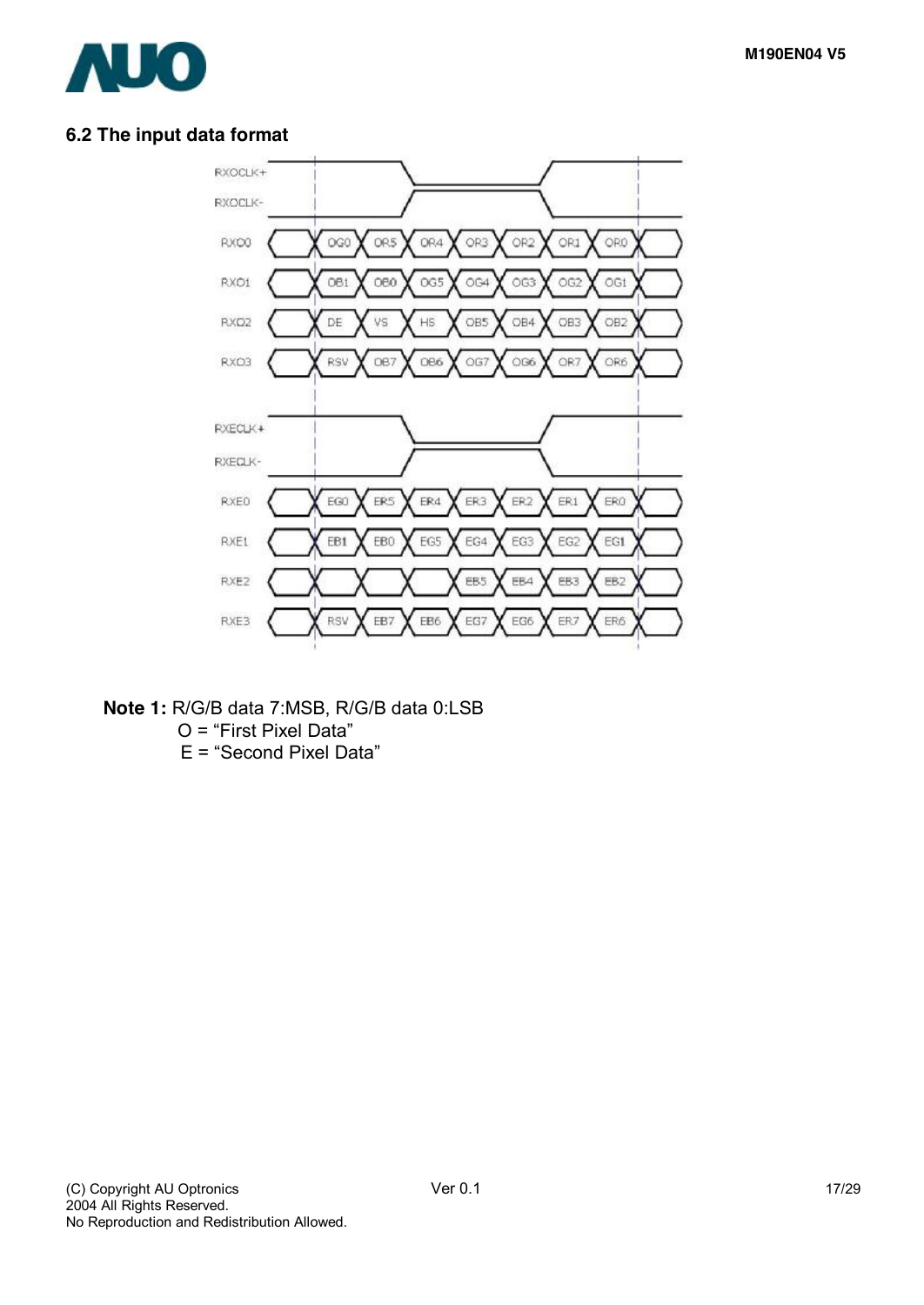

#### The module using one LVDS receiver SN75LVDS82(Texas Instruments) or compatible. LVDS is a differential signal technology for LCD interface and high speed data transfer device. Transmitter shall be SN75LVDS83(negative edge sampling) or compatible**.** The first LVDS port(RxOxxx) transmits odd pixels while the second LVDS port(RxExxx) transmits even pixels.

| PIN#            | <b>SIGNAL NAME</b> | <b>DESCRIPTION</b>                                                       |
|-----------------|--------------------|--------------------------------------------------------------------------|
| $\mathbf{1}$    | RxO0-              | Negative LVDS differential data input (Odd data)                         |
| $\overline{2}$  | <b>RxO0+</b>       | Positive LVDS differential data input (Odd data)                         |
| 3               | RxO1-              | Negative LVDS differential data input (Odd data)                         |
| 4               | <b>RxO1+</b>       | Positive LVDS differential data input (Odd data)                         |
| $5\phantom{.}$  | RxO <sub>2</sub> - | Negative LVDS differential data input (Odd data, H-Sync, V-Sync, DSPTMG) |
| $6 \overline{}$ | RxO <sub>2+</sub>  | Positive LVDS differential data input (Odd data, H-Sync, V-Sync, DSPTMG) |
| $\overline{7}$  | <b>GND</b>         | Power Ground                                                             |
| 8               | RxOC-              | Negative LVDS differential clock input (Odd clock)                       |
| 9               | RxOC+              | Positive LVDS differential clock input (Odd clock)                       |
| 10              | RxO <sub>3</sub> - | Negative LVDS differential data input (Odd data)                         |
| 11              | <b>RxO3+</b>       | Positive LVDS differential data input (Odd data)                         |
| 12              | RxE0-              | Negative LVDS differential data input (Even clock)                       |
| <u>13</u>       | $RxE0+$            | Positive LVDS differential data input (Even data)                        |
| 14              | <b>GND</b>         | Power Ground                                                             |
| 15              | RxE <sub>1</sub> - | Positive LVDS differential data input (Even data)                        |
| 16              | $RxE1+$            | Negative LVDS differential data input (Even data)                        |
| <u>17</u>       | <b>GND</b>         | Power Ground                                                             |
| 18              | RxE <sub>2</sub> - | Negative LVDS differential data input (Even data)                        |
| 19              | RxE2+              | Positive LVDS differential data input (Even data)                        |
| 20              | RxEC-              | Negative LVDS differential clock input (Even clock)                      |
| 21              | RxEC+              | Positive LVDS differential clock input (Even clock)                      |
| <u>22</u>       | RxE3-              | Negative LVDS differential data input (Even data)                        |
| 23              | RxE3+              | Positive LVDS differential data input (Even data)                        |
| 24              | <b>GND</b>         | Power Ground                                                             |
| <u>25</u>       | <b>NC</b>          |                                                                          |
| 26              | <b>NC</b>          |                                                                          |
| 27              | <b>NC</b>          |                                                                          |
| 28              | <b>POWER</b>       | Power                                                                    |
| 29              | <b>POWER</b>       | Power                                                                    |
| 30              | <b>POWER</b>       | Power                                                                    |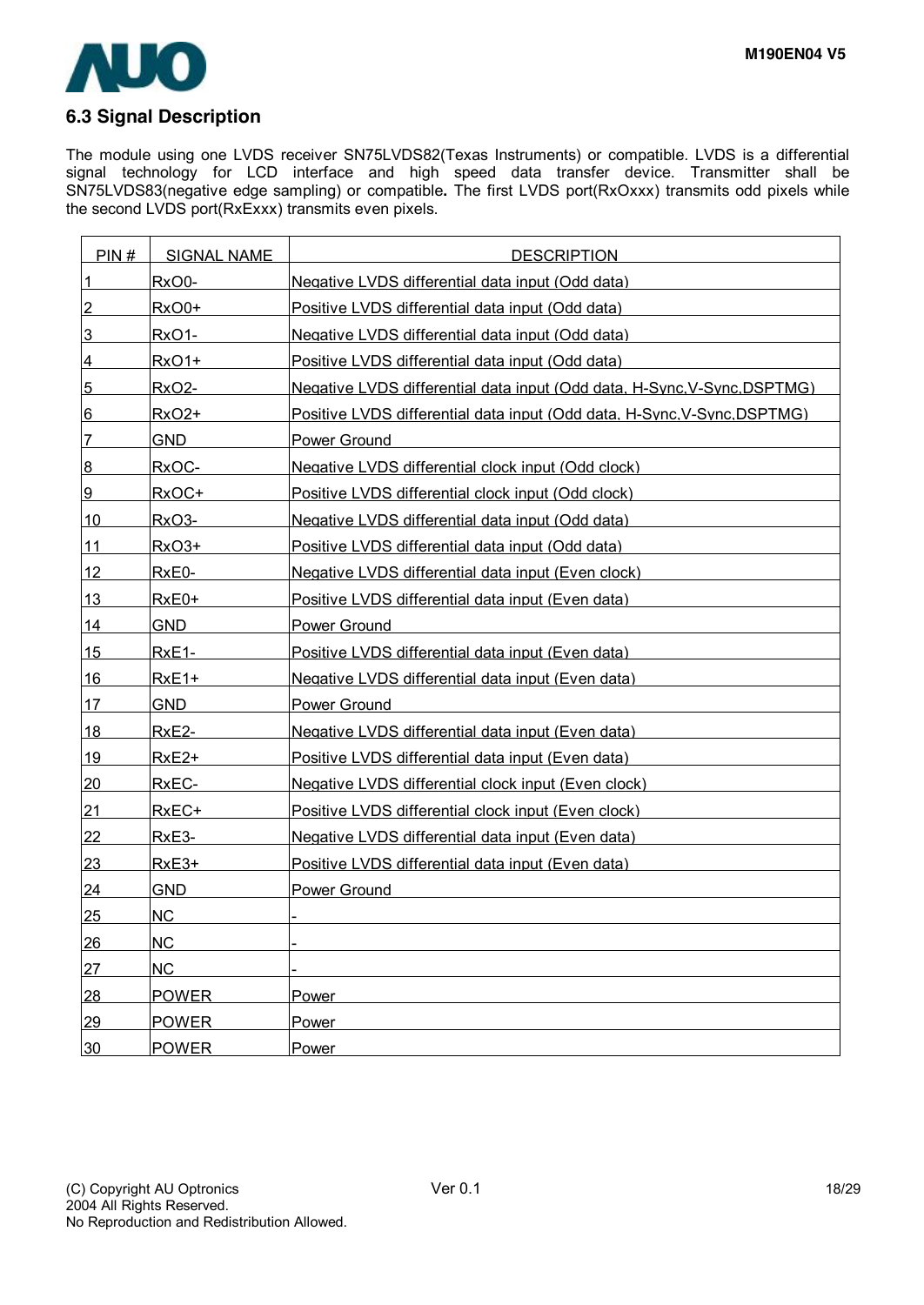



**Note2:** Input signals of odd and even clock shall be the same timing.

## **6.4 Timing Characteristics**

| Signal       | ltem           | Symbol     | МIМ   | <b>TYP</b> | MAX   | Unit  |
|--------------|----------------|------------|-------|------------|-------|-------|
| DTCLK        | Freq.          | Fdck       | 50    | 67.5       | 70    | MHz   |
| <b>DTCLK</b> | Cycle          | Tck        | 14.2  | 14.8       | 20    | ns    |
| $+V-Sync$    | Frame Rate     | 1/Tv       | 56.25 | 75         | 77    | Hz    |
| $+V-Sync$    | Cycle          | T٧         | 13    | 13.33      | 17.78 | ms    |
| +V-Sync      | Cycle          | T٧         | 1035  | 1066       | 2047  | lines |
| $+V-Sync$    | Active level   | Tva        | 3     | 3          |       | lines |
| $+V-Sync$    | V-back porch   | Tvb        | 7     | 38         | 63    | lines |
| $+V-Sync$    | V-front porch  | Tvf        |       |            |       | lines |
| +DSPTMG      | V-Line         | m          | ۰     | 1024       |       | lines |
| +H-Sync      | Scan rate      | 1/Th       |       | 80.06      |       | KHz   |
| +H-Sync      | Cycle          | Th         | 800   | 844        | 1023  | Tck   |
| +H-Sync      | Active level   | Tha $(*1)$ | 4     | 56         |       | Tck   |
| +H-Sync      | Back porch     | Thb $(*1)$ | 4     | 124        |       | Tck   |
| +H-Sync      | Front porch    | Thf        | 4     | 24         |       | Tck   |
| +DSPTMG      | Display Pixels | n          |       | 640        |       | Tck   |

Note: Typical value refer to VESA STANDARD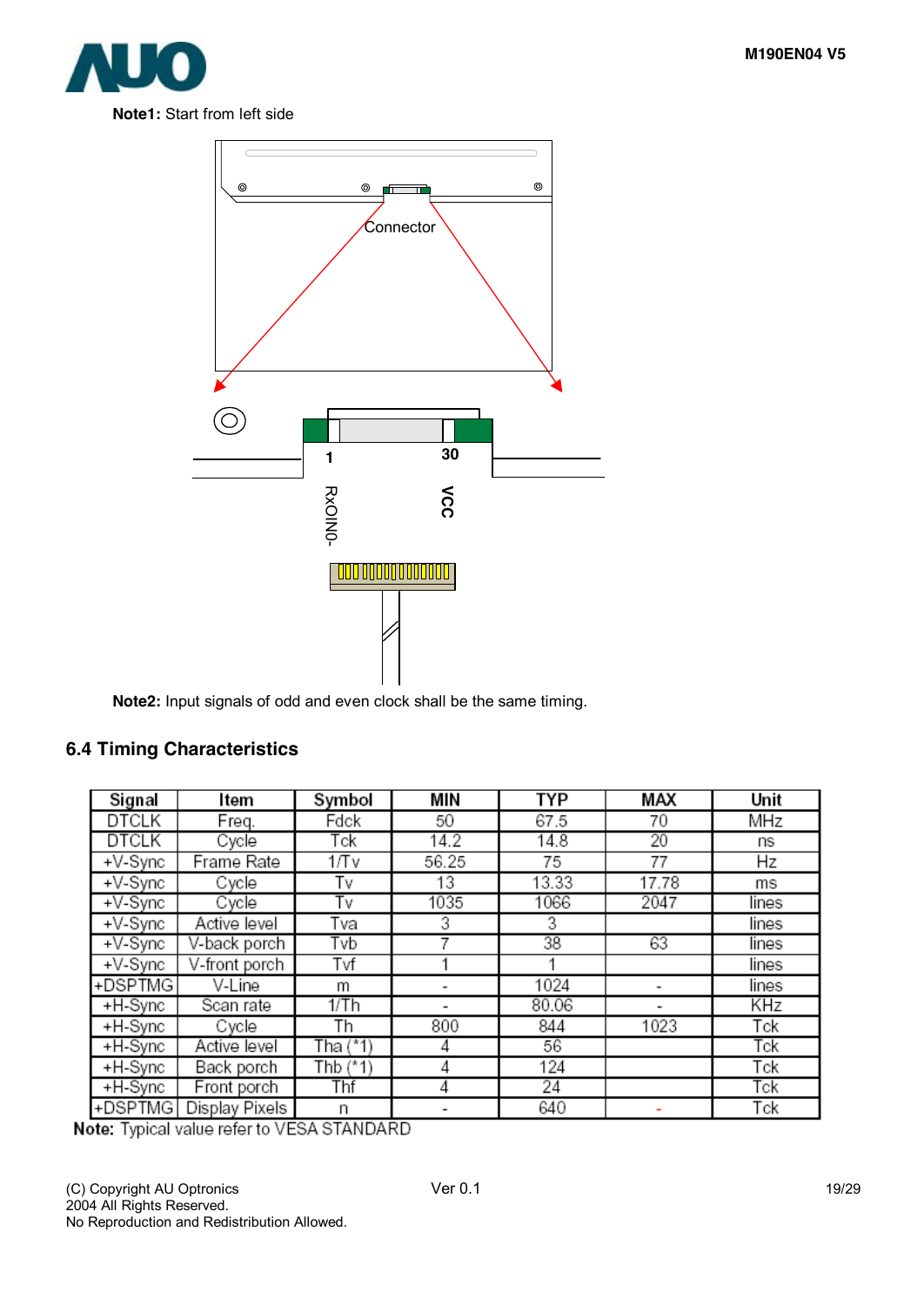



Basically, interface timings described here is not actual input timing of LCD module but output timing of SN75LVDS82DGG (Texas Instruments) or equivalent.

**Note** : Input Signals of odd and even clock should be the same timing

| <b>LVDS DATA Name</b> | Description                                                                                         |
|-----------------------|-----------------------------------------------------------------------------------------------------|
| DSP                   | Display Timing: (DE mode)<br>When the signal is high, the pixel data shall be valid to be displayed |
| V-S                   | Vertical Sync: Both Positive and Negative polarity are acceptable                                   |
| H-S                   | Horizontal Sync: Both Positive and Negative polarity are acceptable                                 |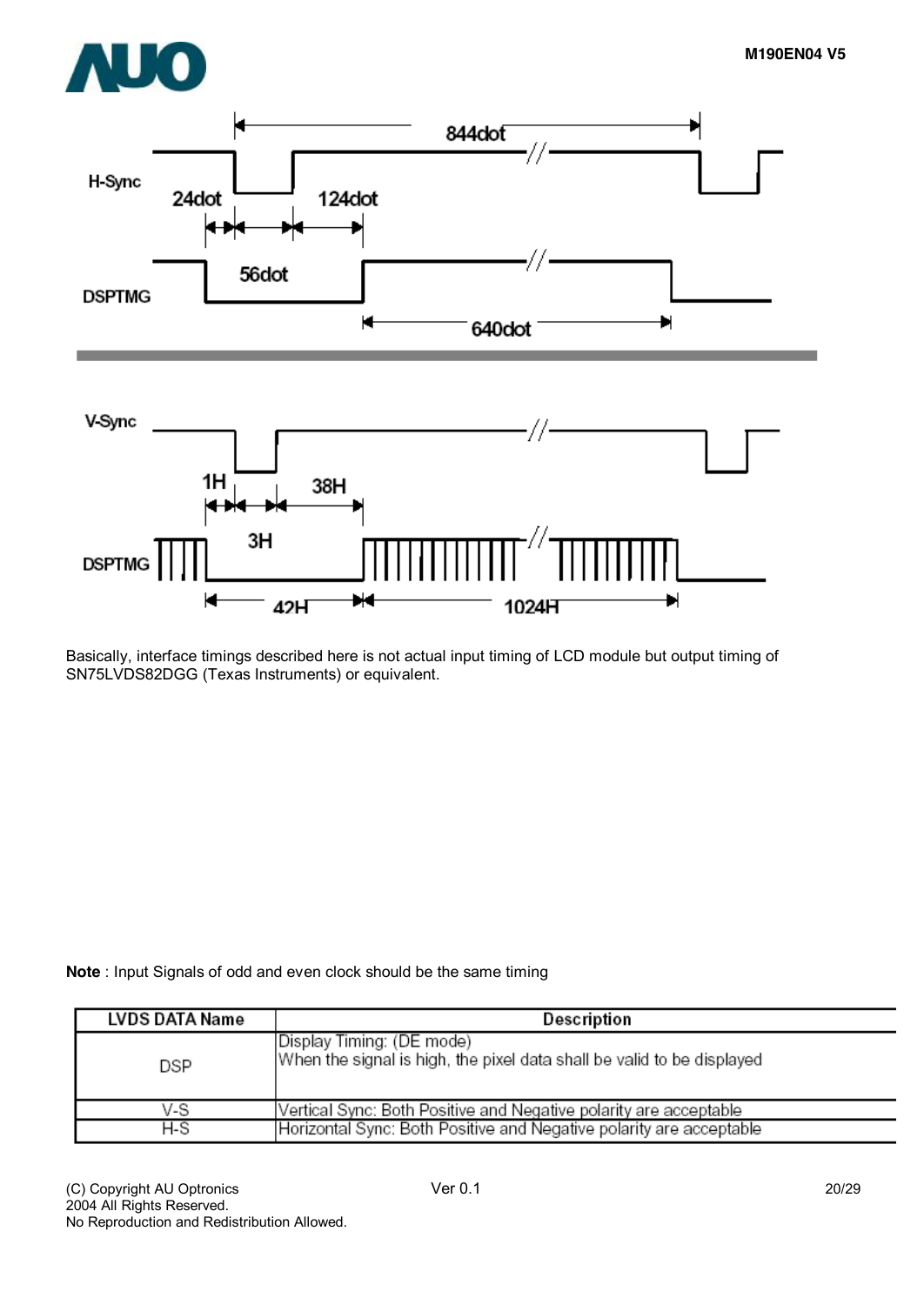

### **6.5 Power ON/OFF Sequence**

Vin power and lamp on/off sequence is as follows. Interface signals are also shown in the chart. Signals from any system shall be Hi-Z state or low level when Vin is off.



| <b>Symbol</b>  |             | Unit       |                          |      |
|----------------|-------------|------------|--------------------------|------|
|                | Min         | <b>Typ</b> | <b>Max</b>               |      |
| Τ1             | $\mathbf 0$ |            | 10                       | [ms] |
| T <sub>2</sub> | 0.5         | 40         | 50                       | [ms] |
| T <sub>3</sub> | 200         |            | -                        | [ms] |
| T <sub>4</sub> | 200         |            | $\overline{\phantom{0}}$ | [ms] |
| T <sub>5</sub> | 0.5         | 16         | 50                       | [ms] |
| T6             | 0.5         |            | 10                       | [ms] |
| T7             | 1000        |            |                          | [ms] |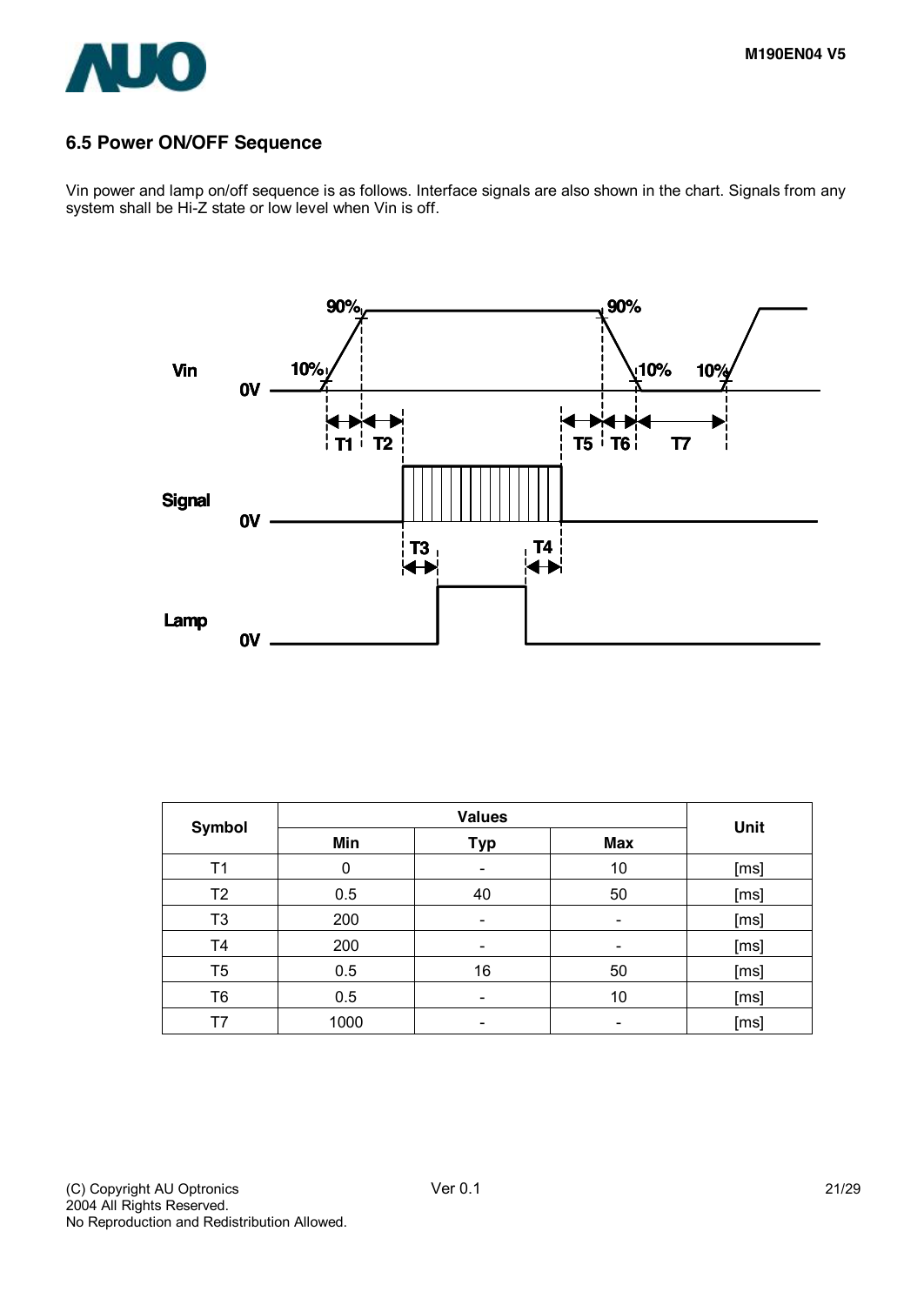# **AUO 7.0 Connector & Pin Assignment**

Physical interface is described as for the connector on module. These connectors are capable of accommodating the following signals and will be following components.

# **7.1 TFT LCD Module**

| <b>Connector Name / Designation</b> | Interface Connector / Interface card |
|-------------------------------------|--------------------------------------|
| <b>Manufacturer</b>                 | JAE or compatible                    |
| <b>Type Part Number</b>             | FI-XB30SSL-HF15                      |
| <b>Mating Housing Part Number</b>   | FI-X30HL                             |

| Pin#           | <b>Signal Name</b> | Pin#           | <b>Signal Name</b> |
|----------------|--------------------|----------------|--------------------|
| 1              | RxO0-              | $\overline{2}$ | RxO0+              |
| 3              | RxO1-              | $\overline{4}$ | RxO1+              |
| 5              | RxO <sub>2</sub> - | 6              | RxO <sub>2+</sub>  |
| $\overline{7}$ | <b>GND</b>         | 8              | RxOC-              |
| 9              | RxOC+              | 10             | RxO <sub>3</sub> - |
| 11             | RxO3+              | 12             | RxE0-              |
| 13             | RxE0+              | 14             | <b>GND</b>         |
| 15             | RxE1-              | 16             | RxE1+              |
| 17             | <b>GND</b>         | 18             | RxE2-              |
| 19             | RxE <sub>2+</sub>  | 20             | RxEC-              |
| 21             | RxEC+              | 22             | RxE3-              |
| 23             | RxE3+              | 24             | <b>GND</b>         |
| 25             | <b>NC</b>          | 26             | NC                 |
| 27             | NC                 | 28             | Power              |
| 29             | Power              | 30             | Power              |

### **7.2 Backlight Unit**

| <b>Connector Name / Designation</b> | Lamp Connector / Backlight lamp |
|-------------------------------------|---------------------------------|
| <b>Manufacturer</b>                 | <b>JST</b>                      |
| <b>Type Part Number</b>             | <b>BHSR-02VS-1</b>              |
| <b>Mating Type Part Number</b>      | SM02B-BHSS-1-TB                 |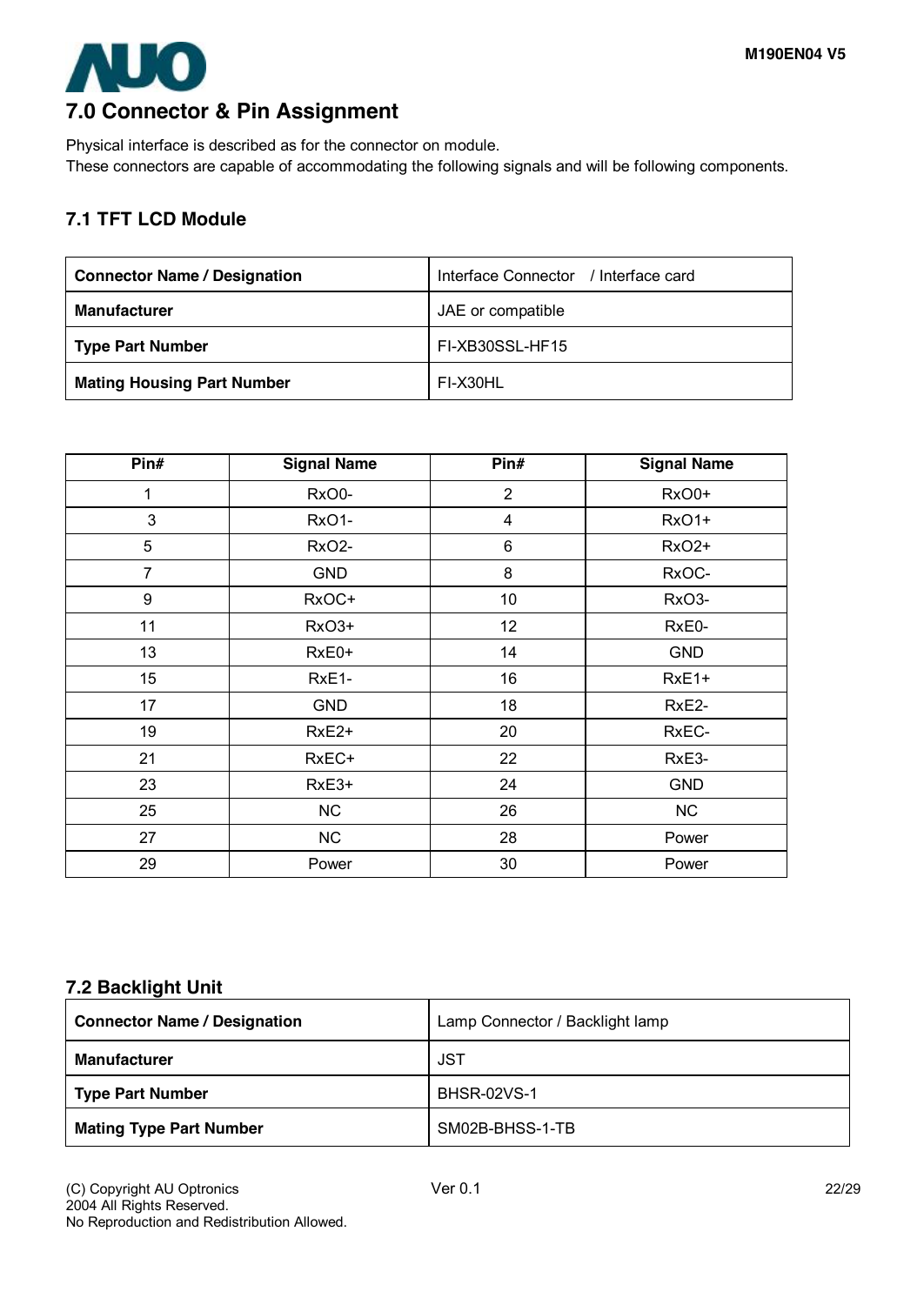

### **7.3 Signal for Lamp connector**

|       | <b>Connector No.</b> | Pin No.        | Color | <b>Function</b>       |
|-------|----------------------|----------------|-------|-----------------------|
|       | CN <sub>1</sub>      |                | Pink  | High Voltage (Lamp 1) |
|       |                      | $\overline{2}$ | White | Low Voltage (Lamp 1)  |
| Upper | CN <sub>2</sub>      |                | Pink  | High Voltage (Lamp 2) |
|       |                      | $\overline{2}$ | White | Low Voltage (Lamp 2)  |
| Lower | CN <sub>3</sub>      |                | Pink  | High Voltage (Lamp 3) |
|       |                      | $\overline{2}$ | White | Low Voltage (Lamp 3)  |
|       |                      |                | Pink  | High Voltage (Lamp 4) |
|       | CN <sub>4</sub>      | $\overline{2}$ | White | Low Voltage (Lamp 4)  |

# **8.0 Reliability**

Reliability test condition

|                         | No Test Item                     | <b>Test Condition</b>                                                              |
|-------------------------|----------------------------------|------------------------------------------------------------------------------------|
| 1                       | Temperature Humidity Bias (THB)  | 50℃, 80%, 300hours                                                                 |
| $\overline{\mathbf{c}}$ | High Temperature Operation (HTO) | $50^{\circ}$ C, 300 hours                                                          |
| 3                       | Low Temperature Operation (LTO)  | $0^{\circ}$ C, 300 hours                                                           |
| 4                       | High Temperature Storage (HTS)   | $60^{\circ}$ C, 300 hours                                                          |
| $\overline{5}$          | Low Temperature Storage (LTS)    | -20 $\degree$ C, 300hours                                                          |
| 6                       | Thermal Shock Test (TST)         | -20°C/30min, 60°C/30min, 100 cycles                                                |
| 7                       | <b>IOn/Off Test</b>              | On/10sec, Off/10sec, 30,000 cycles                                                 |
| 8                       | Shock Test (Non-Operating)       | 50G, 20ms, Half-sine wave $(\pm X, \pm Y, \pm Z)$                                  |
| 19                      | Vibration Test (Non-Operating)   | 1.5G(10~200Hz P- P), 30 Minutes each Axis (X, Y, Z)                                |
|                         | 10 ESD (ElectroStatic Discharge) | Contact Discharge: $\pm$ 8KV, 150pF(330 $\Omega$ ) 1sec, 8 points, 25 times/ point |
|                         |                                  | Air Discharge: $\pm$ 15KV, 150pF(330 $\Omega$ ) 1sec, 8 points, 25 times/ point    |
|                         | 11 Altitude Test                 | Operation: 10,000 ft                                                               |
|                         |                                  | Non-Operation: 30,000 ft                                                           |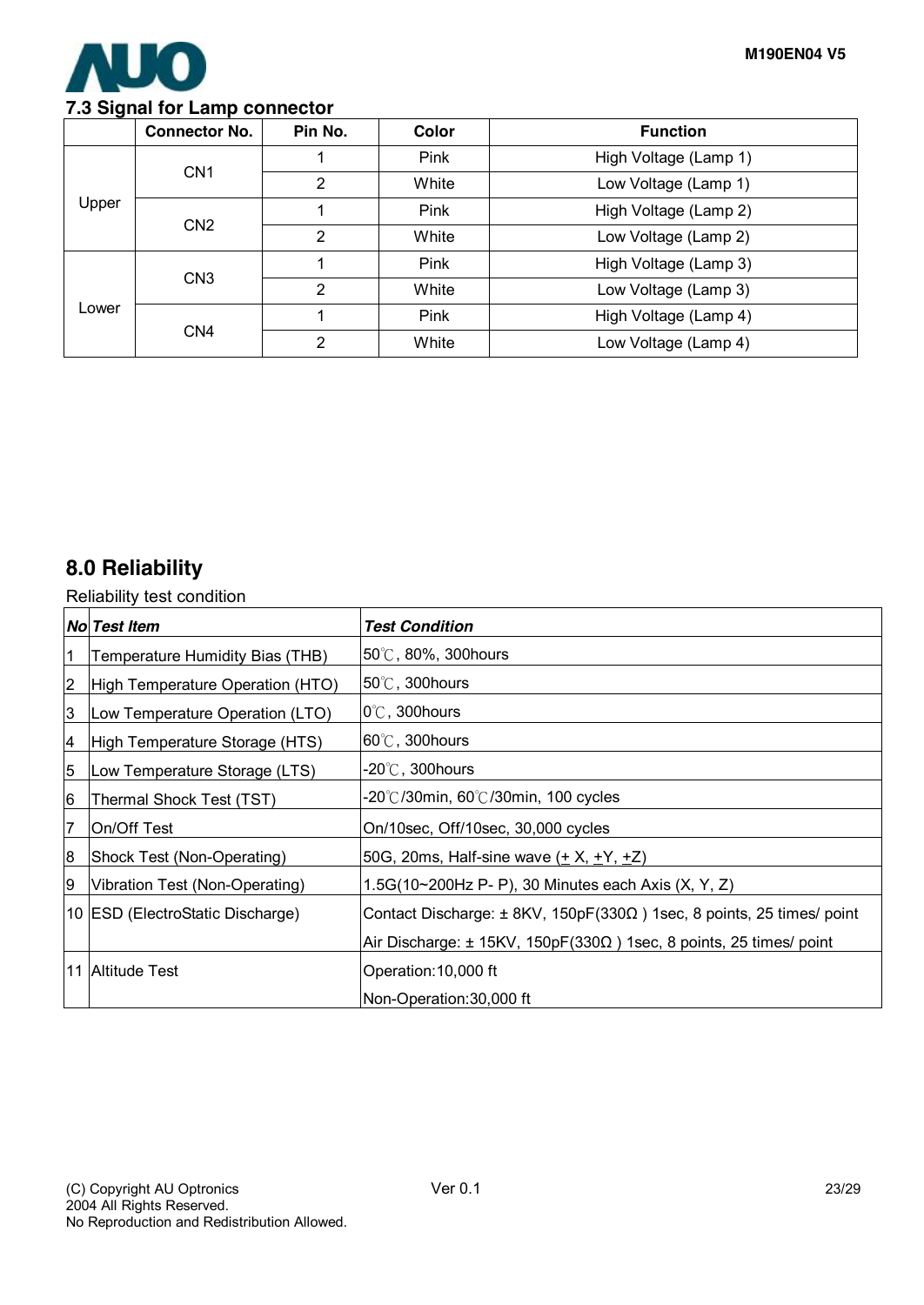

The display module will meet the provision of this specification during operating condition or after storage or shipment condition specified below. Operation at 10% beyond the specified range will not cause physical damage to the unit.

## **9.1 Temperature and Humidity**

### **9.1.1 Operating Conditions**

The display module operates error free, when operated under the following conditions; Temperature C to 50 $\mathrm{^0C}$ Relative Humidity 8% to 95%

| Relative Humidity    | ୪% IO Y             |
|----------------------|---------------------|
| Wet Bulb Temperature | 39.0 $\mathrm{^0C}$ |

### **9.1.2 Shipping Conditions**

The display module operates error free, after the following conditions;

| Temperature              | -20 $^{\circ}$ C to 60 $^{\circ}$ C |
|--------------------------|-------------------------------------|
| <b>Relative Humidity</b> | 8% to 95%                           |
| Wet Bulb Temperature     | 39.0 $\mathrm{^0C}$                 |

C to 60  $^{\circ}$ C  $9.0\,^0$ C

#### **9.2 Atmospheric Pressure**

The display assembly is capable of being operated without affecting its operations over the pressure range as following specified;

|                  | <b>Pressure</b> | <b>Note</b>           |
|------------------|-----------------|-----------------------|
| Maximum Pressure | 1040hPa         | $0m =$ sea level      |
| Minimum Pressure | 674hPa          | $3048m = 10.000$ feet |

Note : Non-operation attitude limit of this display module = 30,000 feet. = 9145 m.

#### **9.3 Thermal Shock**

The display module will not sustain damage after being subjected to 100 cycles of rapid temperature change. A cycle of rapid temperature change consists of varying the temperature from -20 $\mathrm{^0C}$  to 60 $\mathrm{^0C}$ , and back again.

| Thermal shock cycle | -20 $\mathrm{^0C}$ for 30min |
|---------------------|------------------------------|
|                     | 60 °C for 30min              |

Power is not applied during the test. After temperature cycling, the unit is placed in normal room ambient for at least 4 hours before powering on.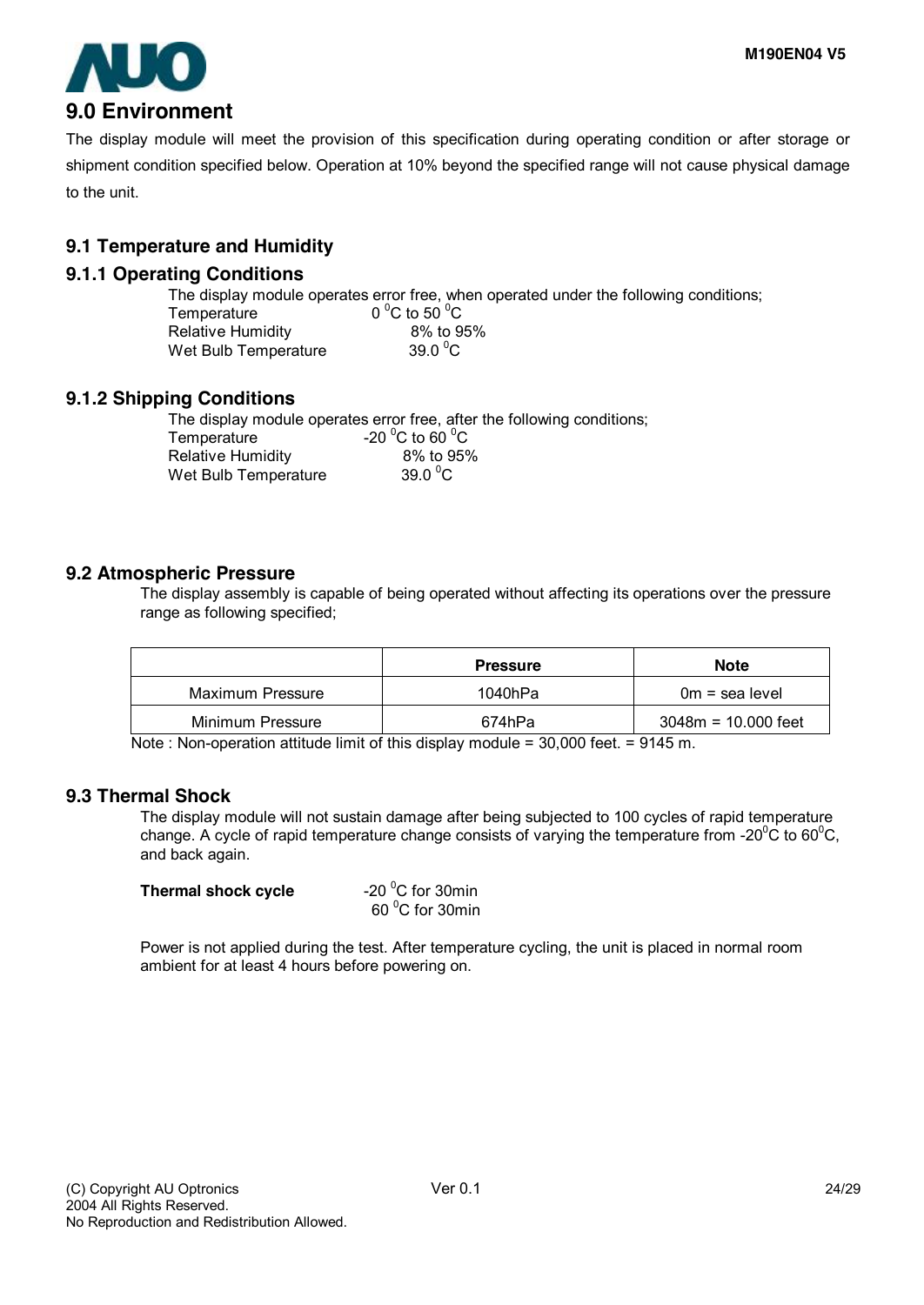

This display module and the packaging of that will comply following standards.

#### **10.1 Failure Criteria**

The display assembly will be considered as failing unit when it no longer meets any of the requirements stated in this specification. Only as for maximum white luminance, following criteria is applicable. **Maximum white Luminance shall be 125cd/m2 or more.** 

#### **10.2 Failure Rate**

The average failure rate of the display module (from first power-on cycle till 1,000 hours later) will not exceed 1.0' The average failure rate of the display module from 1,000 hours until 16,000 hours will not exceed 0.7% per 1000 hours.

#### **10.2.1 Usage**

The assumed usage for the above criteria is:

 220 power-on hours per month 500 power on/off cycles per month Maximum brightness setting Operation to be within office environment ( $25^{\circ}$ C typical)

### **10.2.1 Component De-rating**

All the components used in this device will be checked the load condition to meet the failure rate criteria.

#### **10.3 On/OFF Cycle**

The display module will be capable of being operated over the following ON/OFF Cycles.

| <b>ON/OFF</b>       | Value  | <b>Cycles</b>                  |
|---------------------|--------|--------------------------------|
| +Vin and CCFL power | 30,000 | 10 seconds on / 10 seconds off |

# **11.0 Safety**

#### **11.1 Sharp Edge Requirements**

There will be no sharp edges or comers on the display assembly that could cause injury.

#### **11.2 Materials**

#### **11.2.1 Toxicity**

There will be no carcinogenic materials used anywhere in the display module. If toxic materials are used,

they will be reviewed and approved by the responsible ADT Toxicologist.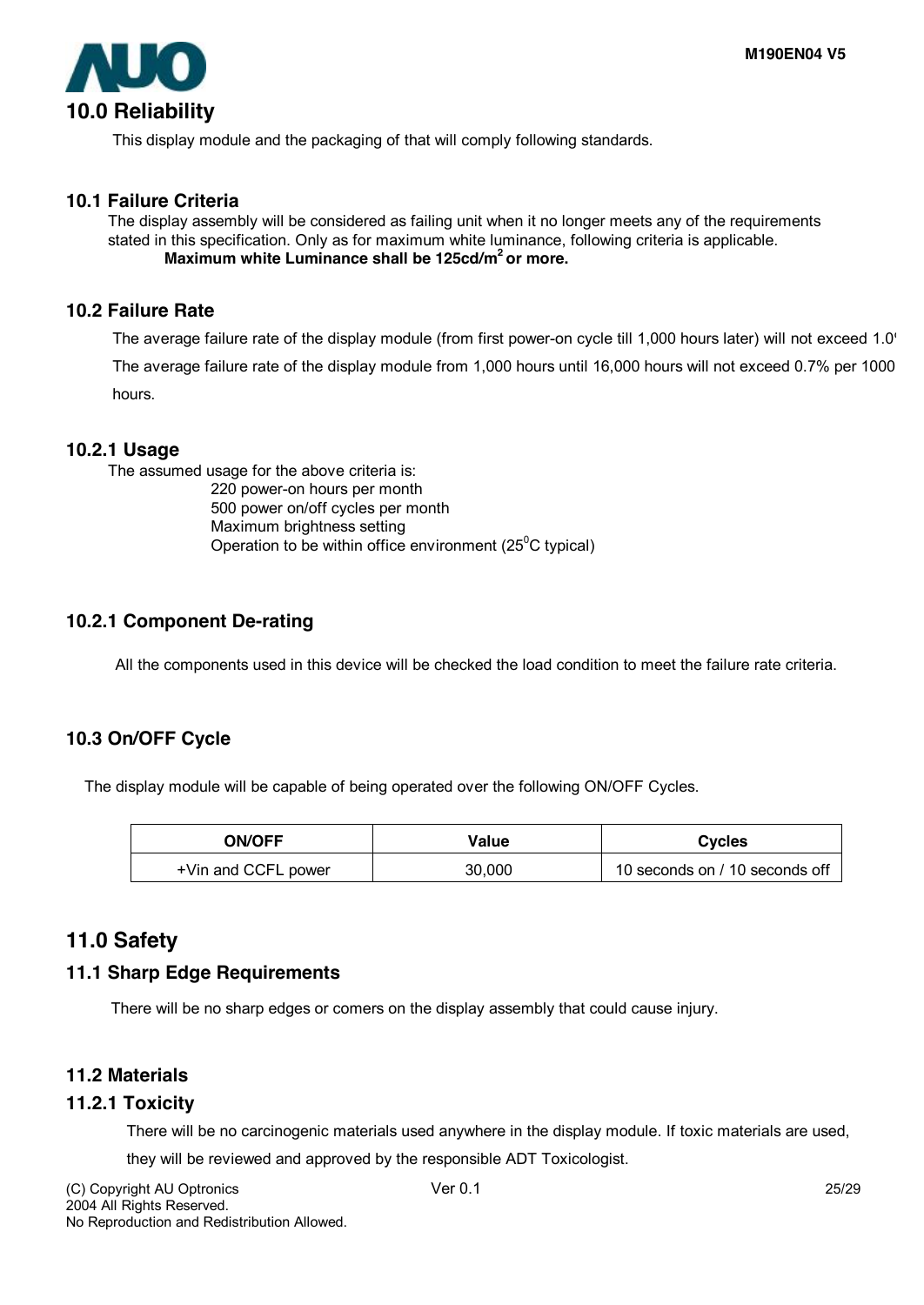

#### **11.2.2 Flammability**

All components including electrical components that do not meet the flammability grade UL94-V1 in the module will complete the flammability rating exception approval process.

The printed circuit board will be made from material rated 94-V1 or better. The actual UL flammability rating will be printed on the printed circuit board.

### **11.3 Capacitors**

If any polarized capacitors are used in the display assembly, provisions will be made to keep them from being inserted backwards.

# **12.0 Other requirement**

### **12.1 National Test Lab Requirement**

The display module will satisfy all requirements for compliance to

| UL 1950, First Edition |
|------------------------|
| CSA C22.2 No.950-M89   |
| <b>EEC 950</b>         |
| <b>EN 60 950</b>       |

**U.S.A. Information Technology Equipment Canada, Information Technology Equipment International, Information Technology Equipment International, Information Processing Equipment** (European Norm for IEC950)

# **12.2 Label The label is on the panel as shown below:**

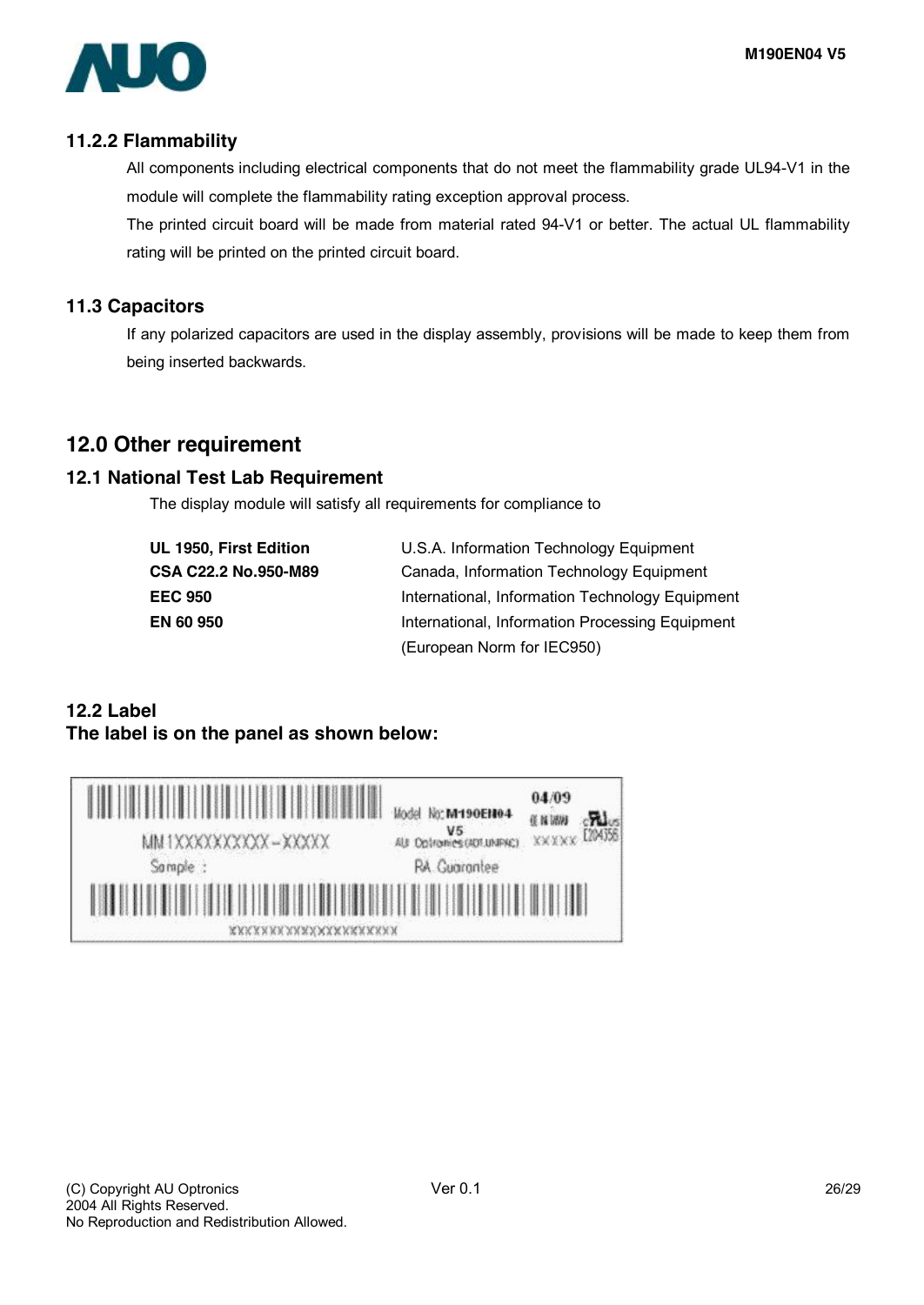# **13.0 Mechanical Characteristics**



(C) Copyright AU Optronics Ver 0.1 27/29 2004 All Rights Reserved. No Reproduction and Redistribution Allowed.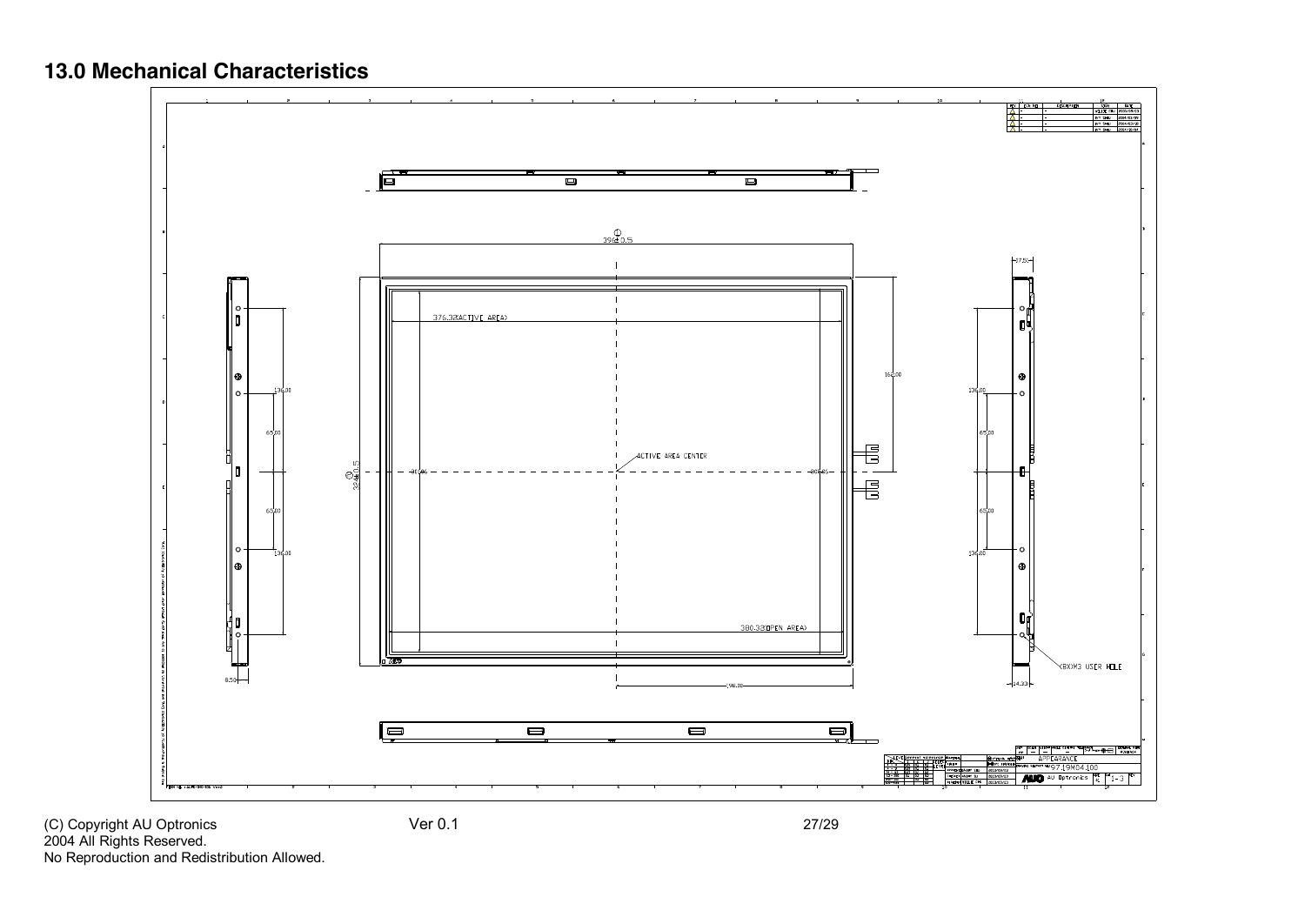

No Reproduction and Redistribution Allowed.